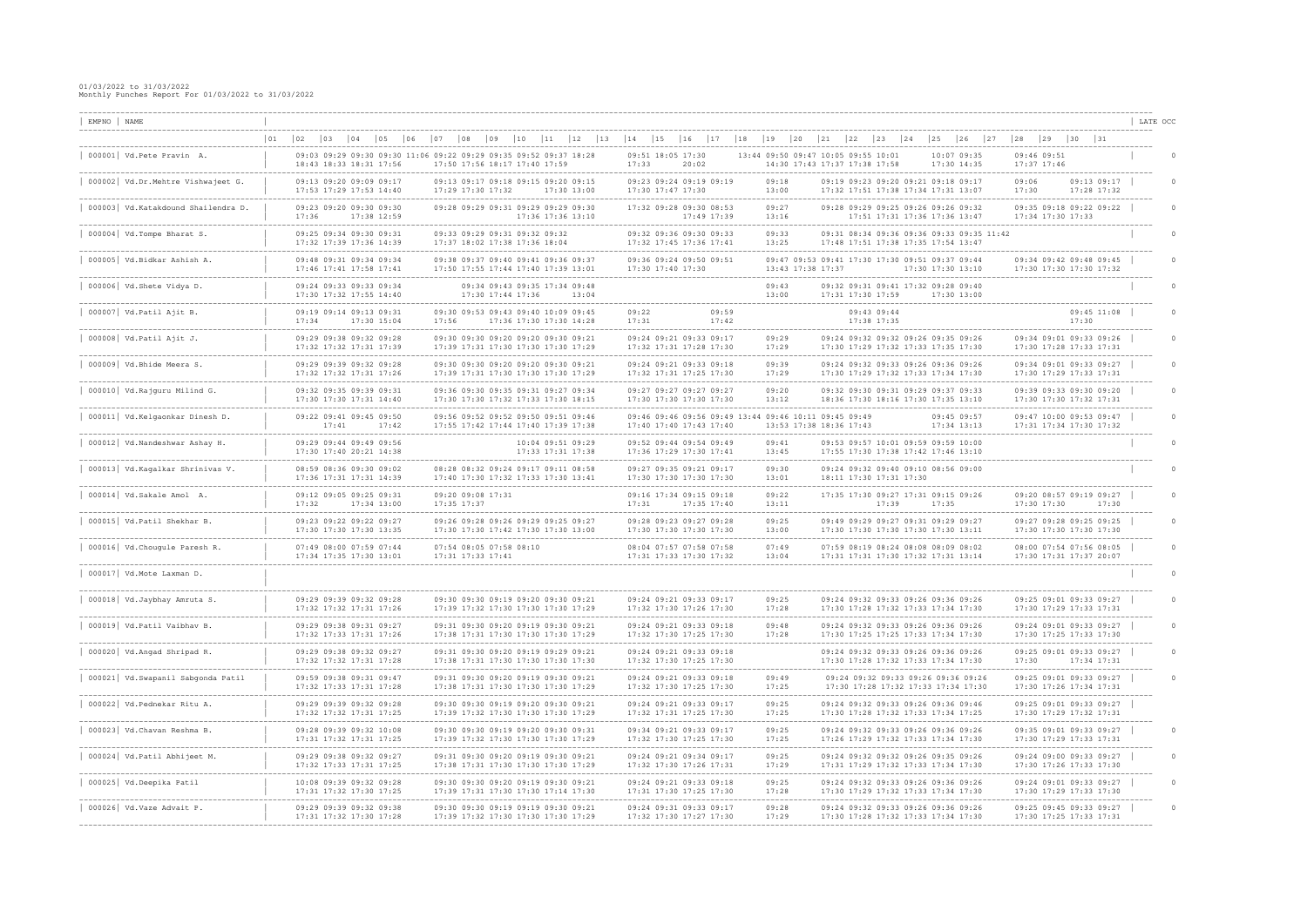| EMPNO NAME<br>------------------                              |              |                                                                 |              |                   |                                                         |    |                                                                            |                                      |              |                     |       |                                                                                                                      |    |                               |                                                    |       |                                                                            |                |                           |              |                            |                                                                                        |              |                 |             |                                        |                                                          |              |                            |       |                                                                                        | LATE OCC |
|---------------------------------------------------------------|--------------|-----------------------------------------------------------------|--------------|-------------------|---------------------------------------------------------|----|----------------------------------------------------------------------------|--------------------------------------|--------------|---------------------|-------|----------------------------------------------------------------------------------------------------------------------|----|-------------------------------|----------------------------------------------------|-------|----------------------------------------------------------------------------|----------------|---------------------------|--------------|----------------------------|----------------------------------------------------------------------------------------|--------------|-----------------|-------------|----------------------------------------|----------------------------------------------------------|--------------|----------------------------|-------|----------------------------------------------------------------------------------------|----------|
|                                                               | $ 01\rangle$ | $ 02\rangle$                                                    | $ 03\rangle$ | $ 04\rangle$      | $\vert$ 05                                              | 06 | 07                                                                         | $\begin{array}{c} 0 & 8 \end{array}$ | $ 09\rangle$ | 10                  | 11    | $ 12\rangle$                                                                                                         | 13 | 14                            | 15                                                 | 16    | $17$                                                                       | 18             | $ 19\rangle$              | $ 20\rangle$ | 21                         | $ 22\rangle$                                                                           | $ 23\rangle$ | 24              | 25          | $ 26\rangle$                           | 27                                                       | $ 28\rangle$ | 29 30 31                   |       |                                                                                        |          |
| -------------------------<br>000027 Vd. Mane Anilkumar S.     |              |                                                                 |              |                   | 09:29 09:38 09:32 09:28<br>17:32 17:33 17:31 17:25      |    |                                                                            |                                      |              |                     |       | 09:31 09:30 09:20 09:19 09:30 09:21<br>17:38 17:31 17:30 17:30 17:30 17:29                                           |    |                               | 09:24 09:21 09:33 09:18<br>17:32 17:30 17:25 17:30 |       |                                                                            |                | 09:45<br>17:29            |              |                            | 09:25 09:32 09:33 09:26 09:36 09:26<br>17:30 17:28 17:32 17:33 17:34 17:30             |              |                 |             |                                        |                                                          |              |                            |       | 09:25 09:01 09:33 09:27<br>17:30 17:25 17:34 17:31                                     |          |
| 000028 Vd.Patil Deepa P.                                      |              |                                                                 |              |                   | 10:00 09:28 09:32 09:28<br>17:32 17:32 17:31 17:25      |    |                                                                            |                                      |              | ___________________ |       | 09:30 09:30 09:20 09:30 09:29 09:21<br>17:39 17:31 17:30 17:26 17:30 17:29                                           |    |                               | 09:23 09:21 09:33 09:17<br>17:32 17:30 17:29 17:30 |       |                                                                            |                | 09:25<br>17:29            |              |                            | 09:24 09:32 09:32 09:26 09:35 09:26<br>17:30 17:29 17:32 17:33 17:35 17:30             |              |                 |             |                                        |                                                          |              |                            |       | 09:24 09:01 09:33 09:26<br>17:30 17:29 17:33 17:31                                     |          |
| 000029  Vd.Patil Anita A.                                     |              |                                                                 |              |                   | 09:29 09:39 09:32 09:28<br>17:32 17:32 17:31 17:26      |    |                                                                            |                                      |              |                     |       | 09:30 09:30 09:20 09:20 09:30 09:21<br>17:39 17:31 17:30 17:30 17:30 17:29                                           |    |                               | 09:24 09:21 09:33 09:18<br>17:32 17:31 17:25 17:30 |       | --------------------------                                                 |                | -------<br>09:39<br>17:29 |              |                            | 09:24 09:32 09:33 09:26 09:36 09:26<br>17:30 17:29 17:32 17:33 17:34 17:30             |              |                 |             |                                        |                                                          |              |                            |       | --------------------------------<br>09:34 09:01 09:33 09:27<br>17:30 17:29 17:33 17:31 |          |
| 000030   Vd.Kulkarni Ashwini A.                               |              |                                                                 |              |                   | 09:29 09:38 09:32 09:28<br>17:32 17:32 17:31 17:39      |    |                                                                            |                                      |              |                     |       | 09:30 09:30 09:20 09:20 09:30 09:21<br>17:39 17:31 17:30 17:30 17:30 17:29                                           |    |                               | 09:24 09:21 09:33 09:17<br>17:32 17:31 17:28 17:30 |       |                                                                            |                | 09:29<br>17:29            |              |                            | 09:24 09:32 09:32 09:26 09:35 09:26<br>17:30 17:29 17:32 17:33 17:35 17:30             |              |                 |             |                                        |                                                          |              |                            |       | 09:34 09:01 09:33 09:26<br>17:30 17:28 17:33 17:31                                     |          |
| 000031 Vd.Sachinkumar V.Kapse                                 |              |                                                                 |              |                   | 09:29 09:39 09:32 09:28<br>17:31 17:32 17:30 17:26      |    |                                                                            |                                      |              |                     |       | --------------------------------------<br>09:30 09:30 09:20 09:19 09:29 09:21<br>17:39 17:31 17:30 17:30 17:30 17:29 |    |                               | 09:23 09:21 09:43 09:17<br>17:32 17:30 17:25 17:30 |       |                                                                            |                | 09:47<br>17:29            |              |                            | 09:24 09:32 09:32 09:26 09:35 09:26<br>17:30 17:32 17:33 17:35 17:30 17:30             |              |                 |             |                                        |                                                          |              |                            |       | 09:24 09:01 09:33 09:27<br>17:33 17:31 17:33 17:31                                     |          |
| 000032 Vd. Patil Varsharani                                   |              |                                                                 |              |                   |                                                         |    |                                                                            |                                      |              |                     |       |                                                                                                                      |    |                               |                                                    |       |                                                                            |                |                           |              |                            |                                                                                        |              |                 |             |                                        |                                                          |              |                            |       |                                                                                        |          |
| $000033$ VD. Patil Sujit S.                                   |              |                                                                 |              |                   | 08:44 08:39 08:21<br>17:30 17:31 13:01                  |    |                                                                            |                                      |              |                     |       | 08:36 08:36 08:56 08:36 08:57 08:20<br>17:32 17:30 17:31 17:30 17:30 13:13                                           |    |                               | 08:27 08:17 08:03 07:58<br>17:31 17:33 17:30 17:30 |       |                                                                            |                | 07:11<br>13:09            |              |                            | 08:21 08:27 08:12 08:37 08:39 08:28<br>17:30 17:33 17:58 17:32                         |              |                 |             | 13:12                                  |                                                          |              |                            |       | 08:19 08:56 09:05<br>17:33 17:30 17:30                                                 |          |
| 000034 Sou.Devraj Karuna J.                                   |              |                                                                 |              |                   | 09:29 09:38 09:32 09:28<br>17:32 17:32 17:31 17:39      |    |                                                                            |                                      |              |                     |       | -------------------------------------<br>09:30 09:30 09:20 09:20 09:30 09:21<br>17:39 17:31 17:30 17:30 17:30 17:29  |    |                               | 09:24 09:21 09:33 09:17<br>17:32 17:31 17:28 17:30 |       |                                                                            |                | 09:29<br>17:29            |              |                            | 09:24 09:32 09:32 09:26 09:35 09:26<br>17:30 17:29 17:32 17:33 17:35 17:30             |              |                 |             |                                        |                                                          |              |                            |       | 09:34 09:01 09:33 09:26<br>17:30 17:28 17:33 17:31                                     |          |
| $000035$ Sou. Shah Lata C.                                    |              |                                                                 | 14:27 14:32  |                   | 08:24 08:14 08:15 13:33                                 |    | 08:18                                                                      |                                      |              |                     |       | 08:18 08:19 13:56                                                                                                    |    |                               | 08:09 08:14 08:17 08:10<br>14:09 14:08             |       | 14:21                                                                      |                | 10:04<br>13:52            |              |                            | 08:15 08:26 08:14 08:17 08:19 10:19<br>14:54 14:28                                     |              |                 |             | 14:41 14:19 13:26                      |                                                          |              | 08:11<br>14:22             |       |                                                                                        |          |
| 000036 Sou. Patil Vandana A.                                  |              | 08:18                                                           |              |                   | 08:11 08:16<br>13:27                                    |    | 08:15                                                                      |                                      |              | 15:01 14:41 14:57   |       | 08:17 08:13 08:18 08:17                                                                                              |    |                               |                                                    |       |                                                                            |                |                           |              | 08:15 08:19                | 15:05 14:45                                                                            |              |                 | 14:45 14:40 | 08:17 08:23 08:18                      |                                                          |              | 08:10 08:19<br>14:22       |       |                                                                                        |          |
| $000037$ Smt. Adsule S. K.                                    |              | 14:48                                                           |              |                   | 08:08 08:10 08:10 08:08<br>15:14 13:19                  |    | 08:05                                                                      |                                      |              | 15:11 07:48         |       | 08:04<br>13:12                                                                                                       |    |                               | 07:56 07:55 07:58 08:07<br>14:54 14:18 14:36 14:41 |       |                                                                            |                | 08:02<br>13:06            |              |                            | 08:08 08:06 08:07 08:04 08:07 08:09<br>16:31 14:41 14:53 14:46 13:46                   |              |                 |             |                                        |                                                          |              | 08:02 07:59<br>14:20 14:51 |       |                                                                                        |          |
| 000038 Vd.Patil B.Sadanand                                    |              |                                                                 |              |                   | 09:29 09:38 09:32 09:28<br>17:32 17:32 17:31 17:39      |    |                                                                            |                                      |              |                     |       | 09:30 09:30 09:20 09:20 09:30 09:21<br>17:39 17:31 17:30 17:30 17:30 17:29                                           |    |                               | 09:24 09:21 09:33 09:17<br>17:32 17:31 17:28 17:30 |       |                                                                            |                | 09:29<br>17:29            |              |                            | 09:24 09:32 09:32 09:26 09:35 09:26<br>17:30 17:29 17:32 17:33 17:35 17:30             |              |                 |             |                                        |                                                          |              |                            |       | 09:34 09:01 09:33 09:26<br>17:30 17:28 17:33 17:31                                     |          |
| -----------------------------<br>000039 Shri.Gurav Vinayak D. |              |                                                                 |              | 17:47 17:38 17:32 | ----------------------------<br>10:21 10:24 10:41 10:33 |    | 17:36                                                                      | -------------------------------      |              |                     |       | 10:02 10:02 10:13 10:14 10:20 10:27<br>17:39 17:43 17:42 13:26                                                       |    |                               | 10:48 10:12 10:31 10:53<br>17:42 17:42 17:38       |       |                                                                            |                | 10:24<br>13:36            |              |                            |                                                                                        |              |                 |             |                                        |                                                          |              |                            |       |                                                                                        |          |
| 000040 Shri. Kamble Jagannath B.                              |              |                                                                 |              |                   |                                                         |    |                                                                            |                                      |              |                     |       |                                                                                                                      |    |                               |                                                    |       |                                                                            |                |                           |              |                            |                                                                                        |              |                 |             |                                        |                                                          |              |                            |       |                                                                                        |          |
| ----------------------------<br>000041 Mr. Gaikwad Rajaram.P. |              | 07:53                                                           |              |                   | $07:54$ 10:04                                           |    | 17:05                                                                      | 10:18 09:53 09:56 10:03 09:58        |              |                     | 16:31 |                                                                                                                      |    | 08:18 10:08 10:03 10:09 12:24 |                                                    | 16:57 |                                                                            |                |                           |              | 12:46                      |                                                                                        |              | $10:05$ $10:00$ |             |                                        |                                                          | 18:18        |                            | 17:00 |                                                                                        |          |
| 000042 Mr. Kamble Netaji. K                                   |              |                                                                 |              | 12:50             |                                                         |    |                                                                            |                                      |              |                     |       | 19:50 08:02 08:06 08:18 08:03<br>20:15 20:10 19:39                                                                   |    |                               |                                                    |       |                                                                            |                |                           |              |                            |                                                                                        | 19:59        |                 |             |                                        | 08:10 08:19 08:03 20:18 08:09 08:30 08:12<br>20:03 20:02 |              |                            |       | 13:33<br>20:18                                                                         |          |
| -----------------------<br>000043 Mrs. Pardhi Swati S.        |              |                                                                 |              |                   |                                                         |    |                                                                            |                                      |              |                     |       |                                                                                                                      |    |                               |                                                    |       |                                                                            |                |                           |              |                            |                                                                                        |              |                 |             |                                        |                                                          |              |                            |       |                                                                                        |          |
| 000044  Shri.Budhala Devsyam.a                                |              |                                                                 |              |                   | U8:U5 U8:U4 U8:U6 U8:U.<br>17:41 17:41 17:46 20:17      |    |                                                                            |                                      |              |                     |       | 08:10 08:10 08:15 08:05 08:18 08:09<br>20:14 20:11 17:52 17:43 17:45 13:19                                           |    |                               | 08:17 08:10 08:11 08:10<br>20:06 20:19 20:16 17:44 |       |                                                                            |                |                           |              |                            | 70:30 108:08 108:13 108:12 108:13 108:02<br>17:52                                      |              |                 | 17:45 17:46 |                                        |                                                          |              |                            |       | 08:14 08:02 08:04<br>20:09 20:11 17:44                                                 |          |
| 000045 Dhiraj S. Salunkhe                                     |              |                                                                 |              |                   | 10:01 09:28 09:52 09:38<br>17:32 17:34 17:31 17:26      |    |                                                                            |                                      |              |                     |       | ---------------------------<br>09:38 09:20 09:20 10:19 09:29 09:31<br>17:38 17:31 17:30 17:30 17:30 17:29            |    |                               | 16:44 09:50 09:52<br>17:33 17:35 17:45             |       |                                                                            | 09:55<br>16:50 |                           |              |                            | 09:50 09:35 09:50<br>17:28 17:29 17:37                                                 |              |                 |             |                                        |                                                          |              |                            |       |                                                                                        |          |
| 000046   ManjeetS.Manjarekar                                  |              |                                                                 |              |                   | 09:38 09:39 09:32 09:28<br>17:41 17:41 17:46 20:17      |    |                                                                            |                                      |              |                     |       | 09:29 09:29 09:19 09:19 09:30 09:21<br>20:14 20:11 17:52 17:43 17:45 13:19                                           |    |                               |                                                    |       | 16:52 09:25 09:25 10:09 10:31 09:53<br>17:34 17:43 17:45 17:56 15:25 14:18 |                |                           |              | 09:53 09:59<br>17:29 17:25 |                                                                                        |              |                 |             | 09:55 10:00 09:56<br>17:30 17:32 15:34 |                                                          |              | 09:54 09:54<br>17:34 17:33 |       | 09:49<br>17:38                                                                         |          |
| 000047 Shri. Pawar Tanaji S.                                  |              |                                                                 |              |                   |                                                         |    |                                                                            |                                      |              |                     |       |                                                                                                                      |    |                               |                                                    |       |                                                                            |                |                           |              |                            |                                                                                        |              |                 |             |                                        |                                                          |              |                            |       |                                                                                        |          |
| 000048 Shri.Ghatage Sunil S.                                  |              | 12:55 09:02 09:34 09:36 09:37<br>19:28                          |              |                   | 18:59                                                   |    |                                                                            |                                      |              |                     |       | 09:48 09:42 09:40 09:43 09:49 10:17<br>18:10 18:34 18:12 18:24 18:37                                                 |    |                               | 09:45 09:48 09:47 10:44<br>18:40 18:25             |       |                                                                            |                |                           |              |                            | 09:48 10:08 09:56 10:08 11:04 10:05 10:03 09:48<br>15:19 18:06 18:53 18:24 18:34 18:31 |              |                 |             | 15:11                                  |                                                          |              |                            |       | 10:04 10:05 10:02 10:01<br>18:52 18:01 18:36 19:16                                     |          |
| 000049 Vd. Bolaj sheetal                                      |              |                                                                 |              |                   |                                                         |    |                                                                            |                                      |              |                     |       |                                                                                                                      |    |                               |                                                    |       |                                                                            |                |                           |              |                            |                                                                                        |              |                 |             |                                        |                                                          |              |                            |       |                                                                                        |          |
| 000050   Vd Harshali Kamble                                   |              | 14:10 17:54 17:55 18:08<br>20:16 19:59 20:25 20:06              |              |                   |                                                         |    | 15:08 15:18 14:48 15:01 15:09 14:58<br>20:17 19:59 20:25 20:05 20:14 20:23 |                                      |              |                     |       |                                                                                                                      |    |                               |                                                    |       | 14:56 15:00 14:58 15:20 14:52 14:35<br>20:10 20:08 20:00 20:25 20:12 20:15 |                |                           |              |                            | 14:47 14:20 15:02 15:05 15:13 15:28<br>20:18 20:31 08:19 20:15 20:21 20:08             |              |                 |             |                                        |                                                          |              |                            |       | 14:58 14:25 14:47 14:20 15:02<br>20:31 20:19 20:15 20:21 20:08                         |          |
| 000051   Vd. Abhishekh Pattar                                 |              | 14:10 14:04 14:05 14:08 15:08<br> 20:16 19:59 20:25 20:06 20:17 |              |                   |                                                         |    |                                                                            |                                      |              |                     |       | 15:18 14:48 15:01 15:09 14:58 14:56<br>19:59 20:25 20:05 20:14 20:23 20:10                                           |    |                               |                                                    |       | 15:00 14:58 15:20 14:52 14:35 14:47<br>20:08 20:00 20:25 20:12 20:15 20:18 |                |                           |              |                            | 14:20 15:02 15:05 15:13 15:28 09:26<br>20:31 20:19 20:15 20:21 20:08 20:30             |              |                 |             |                                        |                                                          |              |                            |       | 15:20 14:52 14:35 14:47<br>20:31 20:19 20:15 20:21                                     |          |
| 000052   Vd. Prajkta Gramopadhye                              |              | 20:20 20:16 20:06 08:16<br>08:43 08:08 08:44 20:43              |              |                   |                                                         |    | 08:06 20:25 20:05 20:14 20:23 08:16<br>20:36 08:54 08:59 08:53 09:21 20:43 |                                      |              |                     |       |                                                                                                                      |    |                               |                                                    |       | 08:06 20:25 20:05 20:14 20:23 08:16<br>20:54 08:59 08:53 09:21 08:43 08:54 |                |                           |              |                            | 80:15 20:25 20:05 20:14 20:23 08:41 08:08<br>20:59 08:59 08:53 09:21 08:43 20:25 20:54 |              |                 |             |                                        |                                                          |              |                            |       | 20:15 20:25 20:05 20:14<br>08:59 08:53 09:21 08:43                                     |          |
|                                                               |              |                                                                 |              |                   |                                                         |    |                                                                            |                                      |              |                     |       |                                                                                                                      |    |                               |                                                    |       |                                                                            |                |                           |              |                            |                                                                                        |              |                 |             |                                        |                                                          |              |                            |       |                                                                                        |          |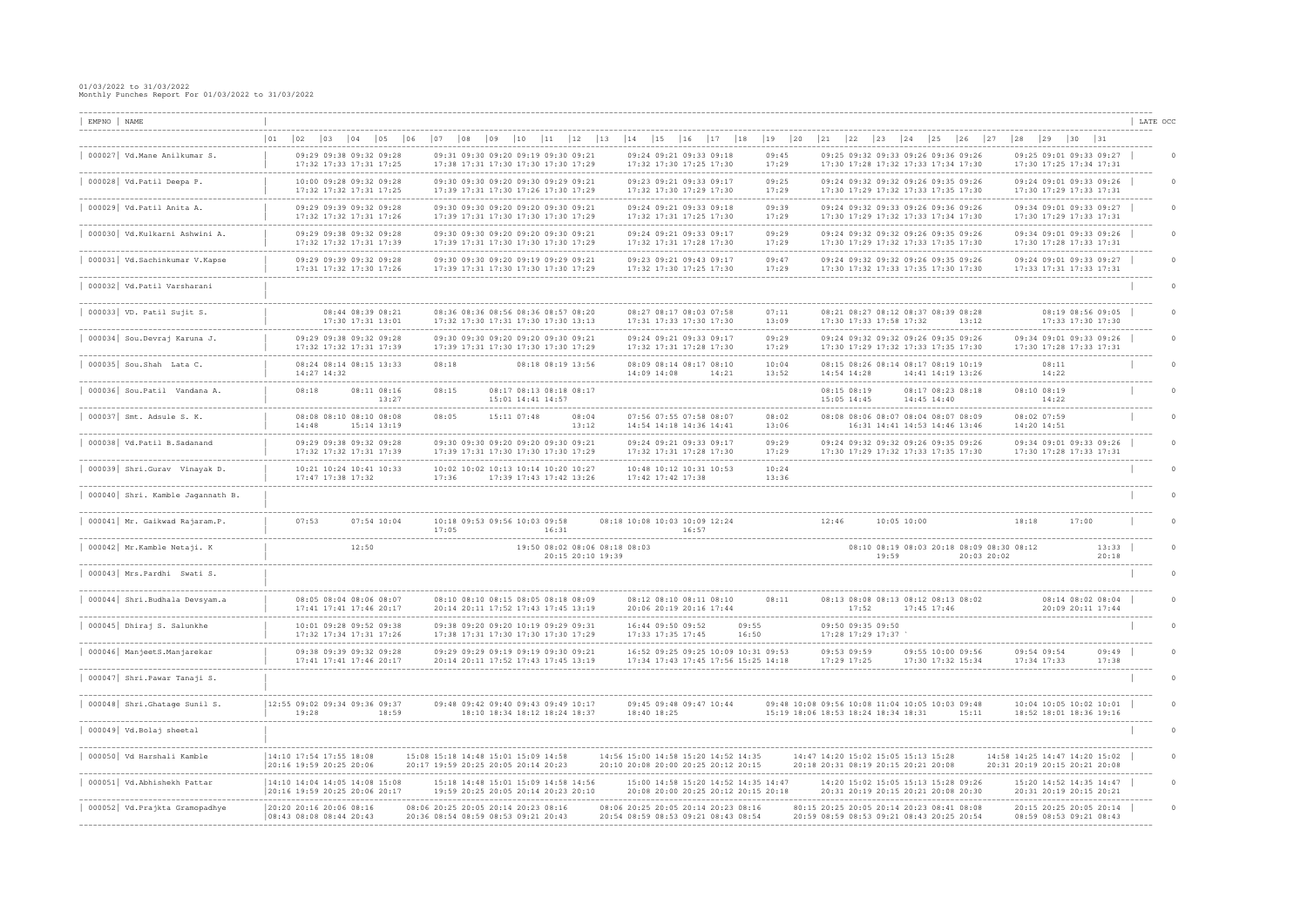| EMPNO   NAME |                                                                     |    |                                        |              |                                                                                    |                            |                                                                            |             |                                      |              |                        |    |                                                                                                            |    |                                                                            |              |                                        |    |                                                    |                |                                                                            |              |    |    |              |                                                                                                                     |                                           |              |                                   |              |                            |             |                                                                                            | LATE OCC |
|--------------|---------------------------------------------------------------------|----|----------------------------------------|--------------|------------------------------------------------------------------------------------|----------------------------|----------------------------------------------------------------------------|-------------|--------------------------------------|--------------|------------------------|----|------------------------------------------------------------------------------------------------------------|----|----------------------------------------------------------------------------|--------------|----------------------------------------|----|----------------------------------------------------|----------------|----------------------------------------------------------------------------|--------------|----|----|--------------|---------------------------------------------------------------------------------------------------------------------|-------------------------------------------|--------------|-----------------------------------|--------------|----------------------------|-------------|--------------------------------------------------------------------------------------------|----------|
|              | -----------------------                                             | 01 | $ 02\rangle$                           | $ 03\rangle$ | $ 04\rangle$                                                                       | $ 05\rangle$               | $ 06\rangle$                                                               | $\sqrt{07}$ | $\begin{array}{c} 0 & 8 \end{array}$ | $ 09\rangle$ | 10                     | 11 | 12                                                                                                         | 13 | 14                                                                         | $ 15\rangle$ |                                        | 16 | 17                                                 | 18             | $19$                                                                       | $ 20\rangle$ | 21 | 22 | $ 23\rangle$ | $\vert$ 24                                                                                                          | $\begin{array}{c} \boxed{25} \end{array}$ | $ 26\rangle$ | $\begin{array}{c} 27 \end{array}$ | $ 28\rangle$ | $ 29\rangle$               | $ 30 \t 31$ |                                                                                            |          |
|              | 000053   Vidyerani A. Patil                                         |    | 08:36 08:43 08:36<br>20:20 20:16 20:06 |              |                                                                                    |                            | 20:16 20:06 08:43 08:08 08:44 08:43<br>08:43 08:36 20:25 20:05 20:14 20:23 |             |                                      |              |                        |    |                                                                                                            |    | 20:16 20:06 08:54 08:59 08:53 09:21<br>08:43 08:36 20:25 20:12 20:15 20:18 |              |                                        |    |                                                    |                |                                                                            |              |    |    |              | 20:15 20:18 08:22 08:57 08:30 08:41<br>08:54 08:59 20:15 20:21 20:08 20:31                                          |                                           |              |                                   |              |                            |             | 20:08 20:31 08:19 08:14 08:14 08:17<br>08:54 08:59 20:14 20:24 20:00 20:14                 |          |
|              | 000054 Vd. Shashank Jadhav                                          |    |                                        |              | 08:23 08:17 08:18 08:11 08:15<br>$14:10$ 17:54 17:55 18:08 15:08                   |                            |                                                                            |             |                                      |              |                        |    | 08:15 08:04 08:17 08:13 08:18 08:17<br>15:18 14:48 15:01 15:09 14:58 14:56                                 |    |                                                                            |              |                                        |    |                                                    |                | 08:07 08:15 08:14 08:10 08:10 08:19<br>15:00 14:58 15:20 14:52 14:35 14:47 |              |    |    |              | 08:10 08:19 08:21 08:04 08:05 08:08<br>14:20 15:02 15:05 15:13 15:28 14:58                                          |                                           |              |                                   |              |                            |             | 07:53 08:04 08:09 08:03<br>14:25 14:47 14:20 15:02                                         |          |
|              | 000055   Vd.Deepali D.Sable                                         |    |                                        |              | 09:28 09:39 09:32 09:28<br>17:31 17:32 17:30                                       |                            |                                                                            |             |                                      |              |                        |    | 09:29 09:29 09:19 09:19 09:30 09:21<br>17:39 17:32 17:30 17:30 17:30 17:29                                 |    |                                                                            |              | $17:32$ $17:30$                        |    | 09:24 09:21 17:33 09:17<br>17:30                   |                |                                                                            |              |    |    |              | 09:24 09:32 09:32 09:26 09:35 09:26<br>17:30 17:30 17:32 17:33 17:35 17:31                                          |                                           |              |                                   | 17:31        |                            |             | 09:24 09:00 09:33 09:27<br>17:33 17:30                                                     |          |
|              | 000056 Pooja S.Barqude                                              |    |                                        |              | 09:29 09:38 09:31 09:27<br>17:32 17:33 17:31                                       |                            |                                                                            |             |                                      |              |                        |    | 09:31 09:30 09:20 09:19 09:29 09:21<br>17:38 17:31 17:30 17:31 17:30 17:30                                 |    |                                                                            |              | $17:32$ $17:30$                        |    | 09:24 09:21 17:33 09:18<br>17:30                   |                |                                                                            |              |    |    |              | 09:24 09:32 09:33 09:27 09:36 09:27<br>17:30 17:28 17:32 17:33 17:34 17:30                                          |                                           |              |                                   |              |                            |             | 09:25 09:01 09:32 08:12<br>17:30 14:11 17:34 17:31                                         |          |
|              | 000057 Soniya S.Patil                                               |    |                                        |              | 10:01 09:28 09:52 09:38<br>17:32 17:34 17:31 17:26                                 |                            |                                                                            |             |                                      |              |                        |    | 09:38 09:20 09:20 10:19 09:29 09:31<br>17:38 17:31 17:30 17:30 17:30 17:29                                 |    |                                                                            |              | 16:44 09:50 09:52<br>17:33 17:35 17:45 |    |                                                    | 09:55<br>16:50 |                                                                            |              |    |    |              | 09:50 09:35 09:50 09:54 09:50 09:47<br>17:28 17:29 17:37 18:00 17:34 13:07                                          |                                           |              |                                   |              |                            |             | 09:52 09:45 09:45 09:49<br>17:41 17:33 17:31 17:32                                         |          |
|              | 000058 Shri. Patil Prakash G.                                       |    |                                        |              | 09:38 09:39 09:32 09:28<br>17:31 17:32 17:30 17:25                                 |                            |                                                                            |             |                                      |              | -------------------    |    | 09:29 09:29 09:19 09:19 09:30 09:21<br>17:39 17:32 17:30 17:30 17:30 17:29                                 |    |                                                                            |              |                                        |    | 09:24 09:21 09:33 09:17<br>17:32 17:30 17:25 17:30 |                | 10:25<br>13:00                                                             |              |    |    |              | ------------------<br>09:24 09:32 09:32 09:26 09:35 09:26<br>17:30 17:30 17:32 17:33 17:35 17:31                    |                                           |              |                                   |              |                            |             | 09:24 09:00 09:33 09:27<br>17:31 17:25 17:33 17:30                                         |          |
|              | 000059 Mrs. Birnale Meenakumari B.                                  |    |                                        |              | 09:38 09:39 09:32 09:28<br>17:31 17:32 17:30 17:25                                 |                            |                                                                            |             |                                      |              | ---------------------- |    | 09:29 09:29 09:19 09:19 09:30 09:21<br>17:39 17:32 17:30 17:30 17:30 17:29                                 |    |                                                                            |              |                                        |    | 09:24 09:21 09:33 09:17<br>17:32 17:30 17:25 17:30 |                | 10:25<br>13:00                                                             |              |    |    |              | 09:24 09:32 09:32 09:26 09:35 09:26<br>17:30 17:30 17:32 17:33 17:35 17:31                                          |                                           |              |                                   |              |                            |             | ------------------------------<br>09:24 09:00 09:33 09:27<br>17:31 17:25 17:33 17:30       |          |
|              | 000060 Shri. Ghorapade Shamrao V.                                   |    |                                        |              | --------------------------<br>10:09 09:28 09:52 09:38<br>17:32 17:34 17:31 17:26   |                            |                                                                            |             | _________________________________    |              |                        |    | 09:38 09:20 09:20 10:19 09:29 09:31<br>17:38 17:31 17:30 17:30 17:30 17:29                                 |    |                                                                            |              |                                        |    | 09:34 09:41 17:33 09:17<br>17:31 17:30 17:29 17:30 |                | .<br>09:48<br>17:26                                                        |              |    |    |              | -----------------------<br>09:24 09:32 09:33 09:26 09:36 09:26<br>17:25 17:29 17:32 17:33 17:34 17:30               |                                           |              |                                   |              |                            |             | -----------------------------<br>09:45 09:01 09:33 09:27<br>17:30 17:25 17:33 17:31        |          |
|              | 000061 Shri. Davari Dattatrya M.                                    |    |                                        |              |                                                                                    |                            |                                                                            |             |                                      |              |                        |    |                                                                                                            |    |                                                                            |              |                                        |    |                                                    |                |                                                                            |              |    |    |              |                                                                                                                     |                                           |              |                                   |              |                            |             | ___________________________________                                                        |          |
|              | ---------------------------------<br>000062 Shri. Salunkhe Sunil A. |    |                                        |              |                                                                                    | 09:36 09:39<br>17:48 16:09 |                                                                            |             | 09:21 09:30 09:39                    | 17:35 17:39  |                        |    |                                                                                                            |    | 09:35 09:43 09:54 09:29 09:39 09:37 09:30<br>17:41 18:51 17:42 17:37 14:40 |              |                                        |    | 17:53                                              |                | -------<br>09:34<br>14:43                                                  |              |    |    |              | -------------------------------------<br>09:36 09:39 09:34 09:44 09:36 09:37<br>17:47 17:54 17:50 17:40 14:17 14:23 |                                           |              |                                   |              | 17:50 17:53 17:46          |             | 09:26 09:37 09:33 09:39                                                                    |          |
|              | _________________________<br>000063 Shri. Jamadar Shukat H.         |    | 09:48                                  |              |                                                                                    |                            |                                                                            |             |                                      |              |                        |    | 09:52 10:01 09:30 09:39 09:59 10:00<br>17:33 17:31 17:35 17:32 17:31 14:24                                 |    |                                                                            |              |                                        |    | 09:46 09:47 09:42 09:49<br>17:31 17:40 17:32 17:32 |                | 09:52<br>13:41                                                             |              |    |    |              | 09:55 09:49 09:48 12:08 10:06<br>16:54 17:39 17:32 17:31 13:39                                                      |                                           |              |                                   |              | 09:29 09:54<br>17:33 17:31 |             |                                                                                            |          |
|              | 000064 Shri. Shinde Deelip B.                                       |    |                                        |              | 09:38 09:39 09:32 09:28<br>17:31 17:32 17:30 17:25                                 |                            |                                                                            |             |                                      |              |                        |    | 09:29 09:29 09:19 09:19 09:30 09:21<br>17:39 17:32 17:30 17:30 17:30 17:29                                 |    | ------------------------------                                             |              |                                        |    | 09:24 09:21 09:33 09:17<br>17:32 17:30 17:25 17:30 |                | 10:25<br>13:00                                                             |              |    |    |              | 09:24 09:32 09:32 09:26 09:35 09:26<br>17:30 17:30 17:32 17:33 17:35 17:31                                          |                                           |              |                                   |              |                            |             | -------------------------------<br>09:24 09:00 09:33 09:27<br>17:31 17:25 17:33 17:30      |          |
|              | 000065 Vd. Rohan R. Patil                                           |    |                                        |              | 09:32 09:33 09:28 09:35<br>17:31 17:31 17:31 13:13                                 |                            |                                                                            |             |                                      |              | ---------------------  |    | 09:40 09:30 09:22 09:29 09:34 09:30<br>17:42 17:30 17:33 17:33 17:30 13:02                                 |    |                                                                            |              |                                        |    | 09:28 09:32 09:29 09:39<br>17:34 17:37 17:32 17:33 |                | 09:22<br>13:09                                                             |              |    |    |              | 09:32 09:36 09:36 09:29 09:40 09:30<br>17:32 17:31 17:32 17:35 17:31 13:00                                          |                                           |              |                                   |              |                            |             | 09:26 09:32 09:34 09:23<br>17:31 17:32 17:32 17:31                                         |          |
|              | 000066 Shri. Pachore Rahul                                          |    |                                        |              | 10:00 09:39 09:32 09:28<br>17:31 17:32 17:30 17:25                                 |                            |                                                                            |             |                                      |              | --------------------   |    | 09:29 09:29 09:19 09:19 09:30 09:21<br>17:39 17:32 17:30 17:30 17:30 17:29                                 |    |                                                                            |              |                                        |    | 09:24 09:21 09:33 09:17<br>17:32 17:30 17:25 17:30 |                | 10:25<br>13:00                                                             |              |    |    |              | ---------------------<br>09:24 09:32 09:32 09:26 09:35 09:26<br>17:30 17:30 17:32 17:33 17:35 17:31                 |                                           |              |                                   |              |                            |             | 09:24 09:00 09:33 09:27<br>17:31 17:25 17:33 17:30                                         |          |
|              | 000067 Shri.Deokar Akshay M.                                        |    |                                        |              | ----------------------------<br>09:38 09:39 09:32 09:28<br>17:31 17:32 17:30 17:25 |                            |                                                                            |             |                                      |              |                        |    | 09:29 09:29 09:19 09:19 09:30 09:21<br>17:39 17:32 17:30 17:30 17:30 17:29                                 |    | --------------------------------                                           |              |                                        |    | 09:24 09:21 09:33 09:17<br>17:32 17:30 17:25 17:30 |                | -------<br>10:25<br>13:00                                                  |              |    |    |              | 09:24 09:32 09:32 09:26 09:35 09:26<br>17:30 17:30 17:32 17:33 17:35 17:31                                          |                                           |              |                                   |              |                            |             | ____________________________________<br>09:24 09:00 09:33 09:27<br>17:31 17:25 17:33 17:30 |          |
|              | 000068 sandeep A.Kamble                                             |    |                                        |              | 09:29 09:39 09:32 09:58<br>17:32 17:32 17:31 17:29                                 |                            |                                                                            |             |                                      |              |                        |    | 09:30 09:29 09:19 09:19 09:30 09:21<br>17:39 17:32 17:30 17:30 17:30 17:29                                 |    |                                                                            |              |                                        |    | 09:24 09:21 09:33 09:17<br>17:32 17:30 17:25 17:30 |                | 09:25<br>17:55                                                             |              |    |    |              | 09:24 09:32 09:33 09:26 09:36 09:26<br>17:30 17:28 17:32 17:33 17:34 17:30                                          |                                           |              |                                   |              |                            |             | -----------------------<br>09:25 09:01 09:33 09:31<br>17:30 17:25 17:33 17:25              |          |
|              | 000069 Mrs. Shinde Prajakta R.                                      |    |                                        |              | 10:01 09:28 09:52 09:38<br>17:32 17:34 17:31 17:26                                 |                            |                                                                            |             |                                      |              |                        |    | 09:38 09:20 09:20 10:19 09:29 09:31<br>17:38 17:31 17:30 17:30 17:30 17:29                                 |    | --------------------------------                                           |              |                                        |    | 09:34 09:41 17:33 09:17<br>17:31 17:30 17:29 17:30 |                | -------<br>09:48<br>17:26                                                  |              |    |    |              | 09:24 09:32 09:33 09:26 09:36 09:26<br>17:25 17:29 17:32 17:33 17:34 17:30                                          |                                           |              |                                   |              |                            |             | --------------------------------<br>09:45 09:01 09:33 09:27<br>17:30 17:25 17:33 17:31     |          |
|              | 000070 Pravin A.Kholkumbe                                           |    |                                        |              | 09:46 10:09 09:28 09:52 09:38<br>17:32 17:34 17:31 17:26                           |                            |                                                                            |             |                                      |              |                        |    | 09:58 09:20 09:40 10:19 09:29 09:39<br>17:38 17:31 17:30 17:30 17:30 17:29                                 |    |                                                                            |              |                                        |    | 09:44 09:41 17:33 09:17<br>17:31 17:30 17:29 17:30 |                | 09:58<br>17:26                                                             |              |    |    |              | 09:44 09:32 09:33 09:26 09:36 09:26<br>17:25 17:29 17:32 17:33 17:34 17:30                                          |                                           |              |                                   |              |                            |             | 09:45 09:01 09:33 09:27<br>17:30 17:25 17:33 17:31                                         |          |
|              | 000071 Shri. Kurle Prashant B.                                      |    |                                        |              | 10:09 09:28 09:52 09:38<br>17:32 17:34 17:31 17:26                                 |                            |                                                                            |             |                                      |              |                        |    | ----------------------------<br>09:38 09:20 09:20 10:19 09:29 09:31<br>17:38 17:31 17:30 17:30 17:30 17:29 |    |                                                                            |              |                                        |    | 09:34 09:41 17:33 09:17<br>17:31 17:30 17:29 17:30 |                | 09:48<br>17:26                                                             |              |    |    |              | 09:24 09:32 09:33 09:26 09:36 09:26<br>17:25 17:29 17:32 17:33 17:34 17:30                                          |                                           |              |                                   |              |                            |             | -------------------------------<br>09:45 09:01 09:33 09:27<br>17:30 17:25 17:33 17:31      |          |
|              | 000072 Mr.Khavate Bharat D.                                         |    |                                        |              | 10:02 09:33 09:28 09:35<br>17:31 17:31 17:31 13:13                                 |                            |                                                                            |             |                                      |              |                        |    | 09:40 09:30 09:22 09:29 09:34 09:40<br>17:42 17:30 17:33 17:33 17:30 13:02                                 |    |                                                                            |              |                                        |    | 09:28 09:32 09:29 09:49<br>17:34 17:37 17:32 17:33 |                | 09:32<br>13:09                                                             |              |    |    |              | 09:32 09:36 09:36 09:29 09:40 09:30<br>17:32 17:31 17:32 17:35 17:31 13:00                                          |                                           |              |                                   |              |                            |             | 09:26 09:32 09:34 09:23<br>17:31 17:32 17:32 17:31                                         |          |
|              | 000073   Mr.Sakale Amol R.                                          |    |                                        |              | 09:32 09:33 09:28 09:35<br>17:31 17:31 17:31 13:13                                 |                            |                                                                            |             |                                      |              |                        |    | 09:40 09:30 09:22 09:29 09:34 09:30<br>17:42 17:30 17:33 17:33 17:30 13:02                                 |    |                                                                            |              |                                        |    | 09:28 09:32 09:29 09:39<br>17:34 17:37 17:32 17:33 |                | 09:22<br>13:09                                                             |              |    |    |              | 09:32 09:36 09:36 09:29 09:40 09:30<br>17:32 17:31 17:32 17:35 17:31 13:00                                          |                                           |              |                                   |              |                            |             | 09:26 09:32 09:34 09:23<br>17:31 17:32 17:32 17:31                                         |          |
|              | 000074   Mr. Lokhande Raghu B.                                      |    |                                        |              | 09:29 09:39 09:32 09:28<br>17:31 17:32 17:30                                       |                            |                                                                            |             |                                      |              |                        |    | 09:30 09:30 09:20 09:19 09:29 09:21<br>17:39 17:31 17:30 17:30 17:30 17:29                                 |    |                                                                            |              | 17:31 17:30                            |    | 09:24 09:21 17:33 09:18<br>17:30                   |                |                                                                            |              |    |    |              | 09:24 09:32 09:33 09:26 09:36 09:26<br>17:30 17:28 17:32 17:33 17:34 17:30                                          |                                           |              |                                   | 17:30        |                            |             | 09:25 09:01 09:33 09:27<br>17:33 17:31                                                     |          |
|              | $000075$ Mr. Patil Amol A.                                          |    |                                        |              | 10:08 09:39 09:32 09:28<br>17:31 17:32 17:30 17:25                                 |                            |                                                                            |             |                                      |              |                        |    | 09:29 09:29 09:19 09:19 09:30 09:21<br>17:39 17:32 17:30 17:30 17:30 17:29                                 |    |                                                                            |              |                                        |    | 09:24 09:21 09:33 09:17<br>17:32 17:30 17:25 17:30 |                | 10:25<br>13:00                                                             |              |    |    |              | 09:24 09:32 09:32 09:26 09:35 09:26<br>17:30 17:30 17:32 17:33 17:35 17:31                                          |                                           |              |                                   |              |                            |             | 09:24 09:00 09:33 09:27<br>17:31 17:25 17:33 17:30                                         |          |
|              | 000076 Mr. Shinge Mahesh S.                                         |    |                                        |              | 10:09 09:28 09:52 09:38<br>17:32 17:34 17:31 17:26                                 |                            |                                                                            |             |                                      |              |                        |    | 09:38 09:20 09:20 10:19 09:29 09:31<br>17:38 17:31 17:30 17:30 17:30 17:29                                 |    |                                                                            |              |                                        |    | 09:34 09:41 17:33 09:17<br>17:31 17:30 17:29 17:30 |                | 09:48<br>17:26                                                             |              |    |    |              | 09:24 09:32 09:33 09:26 09:36 09:26<br>17:25 17:29 17:32 17:33 17:34 17:30                                          |                                           |              |                                   |              |                            |             | 09:45 09:01 09:33 09:27<br>17:30 17:25 17:33 17:31                                         |          |
|              | 000077   Mrs. Seema Chougule B                                      |    |                                        |              | 09:48 09:39 09:32 09:38<br>17:31 17:32 17:30 17:25                                 |                            |                                                                            |             |                                      |              |                        |    | 09:29 09:29 09:19 09:19 09:30 09:21<br>17:39 17:32 17:30 17:30 17:30 17:29                                 |    |                                                                            |              |                                        |    | 09:24 09:21 09:33 09:17<br>17:32 17:30 17:25 17:30 |                | 10:25<br>13:00                                                             |              |    |    |              | 09:24 09:32 09:32 09:26 09:35 09:26<br>17:30 17:30 17:32 17:33 17:35 17:31                                          |                                           |              |                                   |              |                            |             | 09:24 09:00 09:33 09:27<br>17:31 17:25 17:33 17:30                                         |          |
|              | 000078   Mr. Katkar Koutuk N.                                       |    |                                        |              | 09:32 09:33 09:28 09:35<br>17:31 17:31 17:31 13:13                                 |                            | ---------                                                                  |             |                                      |              |                        |    | 09:40 09:30 09:22 09:29 09:34 09:30<br>17:42 17:30 17:33 17:33 17:30 13:02                                 |    |                                                                            |              |                                        |    | 09:28 09:32 09:29 09:39<br>17:34 17:37 17:32 17:33 |                | --------<br>09:22<br>13:09                                                 |              |    |    |              | 09:32 09:36 09:36 09:29 09:40 09:30<br>17:32 17:31 17:32 17:35 17:31 13:00                                          |                                           |              |                                   |              |                            |             | -------------------------------<br>09:26 09:32 09:34 09:23<br>17:31 17:32 17:32 17:31      |          |
|              |                                                                     |    |                                        |              |                                                                                    |                            |                                                                            |             |                                      |              |                        |    |                                                                                                            |    |                                                                            |              |                                        |    |                                                    |                |                                                                            |              |    |    |              |                                                                                                                     |                                           |              |                                   |              |                            |             |                                                                                            |          |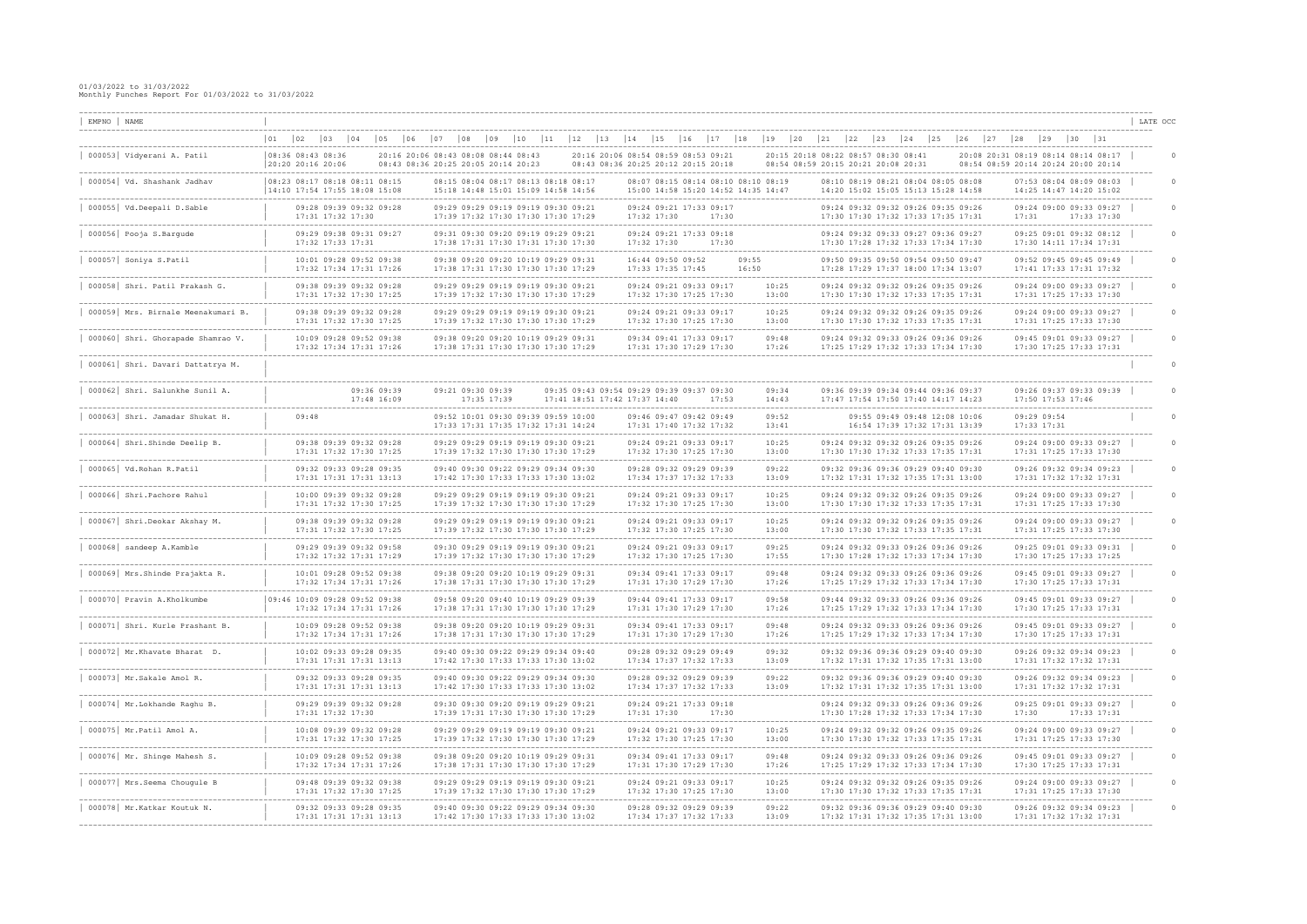| EMPNO NAME |                                                                       |                                                                   |                                                                                     |              |                                                    |                                                                                                                                                                                                                                                                                                                                                          |              |                                                    |                               |    |                                                                                                                         |    |              |                                                                |                |                                                                            |                                                                            |       |                                                                |                       |                                                                                        |       |                                                                                                                            |                                           | -------------------------------                                                       | LATE OCC |  |
|------------|-----------------------------------------------------------------------|-------------------------------------------------------------------|-------------------------------------------------------------------------------------|--------------|----------------------------------------------------|----------------------------------------------------------------------------------------------------------------------------------------------------------------------------------------------------------------------------------------------------------------------------------------------------------------------------------------------------------|--------------|----------------------------------------------------|-------------------------------|----|-------------------------------------------------------------------------------------------------------------------------|----|--------------|----------------------------------------------------------------|----------------|----------------------------------------------------------------------------|----------------------------------------------------------------------------|-------|----------------------------------------------------------------|-----------------------|----------------------------------------------------------------------------------------|-------|----------------------------------------------------------------------------------------------------------------------------|-------------------------------------------|---------------------------------------------------------------------------------------|----------|--|
|            |                                                                       | $ 02\rangle$<br>$ 01\rangle$                                      | $ 03\rangle$                                                                        | $ 04\rangle$ | $ 05\rangle$                                       | $\begin{array}{c} 0 & 8 \end{array}$<br>$ 06\rangle$<br>$ 07\rangle$                                                                                                                                                                                                                                                                                     | $ 09\rangle$ | 10                                                 | 11<br>12                      | 13 | $ 14\rangle$                                                                                                            | 15 | $ 16\rangle$ | 17                                                             | 18             | $19$                                                                       | 20                                                                         | 21    | $ 22\rangle$<br> 23                                            | 24                    | $\begin{array}{c} \boxed{25} \end{array}$<br> 26                                       | 27    | $\begin{array}{c} \boxed{28} \end{array}$                                                                                  | $\begin{array}{c} \boxed{29} \end{array}$ | $ 30 \t 31$                                                                           |          |  |
|            | 000079 Mr. Mujawar Sameer H.                                          |                                                                   | 09:38 09:39 09:32 09:28<br>17:31 17:32 17:30 17:25                                  |              |                                                    | 09:29 09:29 09:19 09:19 09:30 09:21<br>17:39 17:32 17:30 17:30 17:30 17:29                                                                                                                                                                                                                                                                               |              |                                                    |                               |    |                                                                                                                         |    |              | 09:24 09:21 09:33 09:17<br>17:32 17:30 17:25 17:30             |                | 10:25<br>13:00                                                             |                                                                            |       |                                                                |                       | 09:24 09:32 09:32 09:26 09:35 09:26<br>17:30 17:30 17:32 17:33 17:35 17:31             |       |                                                                                                                            |                                           | 09:24 09:00 09:33 09:27<br>17:31 17:25 17:33 17:30                                    |          |  |
|            | 000080 Manisha V. Firgannavar                                         |                                                                   | 09:28 09:39 09:32 09:28<br>17:31 17:32 17:30 17:25                                  |              |                                                    | 09:30 09:30 09:20 09:19 09:30 09:31<br>17:38 17:31 17:30 17:30 17:30 17:29                                                                                                                                                                                                                                                                               |              |                                                    |                               |    |                                                                                                                         |    |              | 09:24 09:22 09:33 09:17<br>17:31 17:30 17:25 17:31             |                | 09:25<br>17:27                                                             |                                                                            |       |                                                                |                       | 09:24 09:32 09:33 09:26 09:36 09:26<br>17:29 17:32 17:33 17:34 17:30 17:30             |       |                                                                                                                            |                                           | 09:25 09:01 09:33 17:30<br>17:33 17:28 17:34 17:31                                    |          |  |
|            | 000081   Mr. Patil Jinendra S.                                        |                                                                   | 10:09 09:39 09:32 09:28<br>17:32 17:32 17:31 17:24                                  |              |                                                    | 09:30 09:30 09:19 09:20 09:30 09:21<br>17:39 17:32 17:30 17:30 17:30 17:29                                                                                                                                                                                                                                                                               |              |                                                    |                               |    |                                                                                                                         |    |              | 09:24 09:21 09:33 09:27<br>17:32 17:31 17:25 17:30             |                | 09:25<br>17:28                                                             |                                                                            |       |                                                                |                       | 09:24 09:32 09:33 09:27 09:36 09:27<br>17:30 17:28 17:32 17:33 17:34 17:30             |       |                                                                                                                            |                                           | 09:25 09:01 09:32 09:27<br>17:30 17:28 17:34 17:31                                    |          |  |
|            | --------------------------------<br>000082 Shri.Shelar Suresh P.      |                                                                   | -----------------------------<br>10:00 09:28 09:52 09:38<br>17:32 17:34 17:31 17:26 |              |                                                    | 09:38 09:20 09:20 10:19 09:29 09:31<br>17:38 17:31 17:30 17:30 17:30 17:29                                                                                                                                                                                                                                                                               |              |                                                    |                               |    | ----------------------------                                                                                            |    |              | 09:34 09:41 17:33 09:17<br>17:31 17:30 17:29 17:30             |                | --------<br>09:48<br>17:26                                                 |                                                                            |       |                                                                |                       | 09:24 09:32 09:33 09:26 09:36 09:26<br>17:25 17:29 17:32 17:33 17:34 17:30             |       |                                                                                                                            |                                           | -------------------------------<br>09:45 09:01 09:33 09:27<br>17:30 17:25 17:33 17:31 |          |  |
|            | 000083 Shri. Gaikwad Nilesh                                           |                                                                   | 10:09 09:28 09:52 09:38<br>17:32 17:34 17:31 17:26                                  |              |                                                    | 09:38 09:20 09:20 10:19 09:29 09:31<br>17:38 17:31 17:30 17:30 17:30 17:29                                                                                                                                                                                                                                                                               |              | -----------------------                            |                               |    |                                                                                                                         |    |              | 09:34 09:41 17:33 09:17<br>17:31 17:30 17:29 17:30             |                | 09:48<br>17:26                                                             |                                                                            |       |                                                                |                       | 09:54 09:32 09:33 09:26 09:36 09:26<br>17:25 17:29 17:32 17:33 17:34 17:30             |       |                                                                                                                            |                                           | 09:55 09:01 09:33 09:27<br>17:40 17:25 17:33 17:31                                    |          |  |
|            | 000084 Shri. Patil Ankush R.                                          |                                                                   | 09:28 09:39 09:32 09:28<br>17:31 17:32 17:30 17:25                                  |              |                                                    | 09:30 09:30 09:20 09:19 09:30 09:21<br>17:38 17:31 17:30 17:30 17:30 17:29                                                                                                                                                                                                                                                                               |              |                                                    | ----------------------------- |    |                                                                                                                         |    |              | 09:24 09:21 09:34 09:17<br>17:31 17:30 17:25 17:31             |                | .<br>09:25<br>17:29                                                        |                                                                            |       | ------------------------                                       |                       | 09:24 09:32 09:32 09:26 09:35 09:26<br>17:31 17:29 17:32 17:33 17:34 17:30             |       |                                                                                                                            |                                           | -------------------------------<br>09:24 09:41 09:33 09:27<br>17:30 17:21 17:33 17:30 |          |  |
|            | 000085 Shri. Patil Rakesh K.                                          |                                                                   | ---------------------------<br>09:58 09:28 09:52 09:48<br>17:32 17:34 17:31 17:26   |              |                                                    | 09:38 09:20 09:20 10:19 09:29 09:31<br>17:38 17:31 17:30 17:30 17:30 17:29                                                                                                                                                                                                                                                                               |              |                                                    |                               |    | --------------------------------                                                                                        |    |              | 09:34 09:41 17:33 09:17<br>17:31 17:30 17:29 17:30             |                | ---------<br>09:38<br>17:26                                                |                                                                            |       |                                                                |                       | 09:24 09:32 09:33 09:26 09:36 09:26<br>17:25 17:29 17:32 17:33 17:34 17:30             |       |                                                                                                                            |                                           | -------------------------------<br>09:45 09:01 09:33 09:27<br>17:30 17:25 17:33 17:31 |          |  |
|            | 000086 Smt. Mali Chayya P.                                            |                                                                   | 09:39 09:38 09:32 09:27<br>17:32 17:32 17:31 17:25                                  |              |                                                    | 09:31 09:30 09:20 09:19 09:29 09:21<br>17:38 17:31 17:30 17:30 17:30 17:30                                                                                                                                                                                                                                                                               |              | --------------------                               |                               |    |                                                                                                                         |    |              | 09:24 09:21 09:33 09:18<br>17:32 17:30 17:25 17:30             |                | 09:56<br>17:45                                                             |                                                                            |       |                                                                | --------------------  | 09:25 09:32 09:32 09:26 09:35 09:26<br>17:30 17:29 17:32 17:33 17:35 17:30             |       | 17:30                                                                                                                      |                                           | 09:24 09:01 09:33 09:26<br>17:33 17:31                                                |          |  |
|            | 000087 Kishor Bariya                                                  |                                                                   | 09:39 09:38 09:32 09:28<br>17:32 17:32 17:31 17:25                                  |              |                                                    | 09:31 09:30 09:20 09:19 09:30 09:21<br>17:38 17:31 17:30 17:30 17:30 17:29                                                                                                                                                                                                                                                                               |              |                                                    | -----------------------       |    |                                                                                                                         |    |              | 09:24 09:21 09:33 09:18<br>17:32 17:30 17:25 17:30             |                | -------<br>09:25<br>17:28                                                  |                                                                            |       |                                                                | --------------------- | 09:25 09:32 09:33 09:26 09:36 09:27<br>17:30 17:27 17:32 17:33 17:34 17:30             |       |                                                                                                                            |                                           | ------------------------------<br>09:35 09:01 09:33 09:27<br>17:30 17:29 17:34 17:31  |          |  |
|            | 000088 Mr.Dnyandeo L.Patil                                            |                                                                   | 10:09 09:28 09:52 09:38<br>17:32 17:34 17:31 17:26                                  |              |                                                    | 09:38 09:20 09:20 10:19 09:29 09:31<br>17:38 17:31 17:30 17:30 17:30 17:29                                                                                                                                                                                                                                                                               |              |                                                    |                               |    |                                                                                                                         |    |              | 09:34 09:41 17:33 09:17<br>17:31 17:30 17:29 17:30             |                | 09:48<br>17:26                                                             |                                                                            |       |                                                                |                       | 09:24 09:32 09:33 09:26 09:36 09:26<br>17:25 17:29 17:32 17:33 17:34 17:30             |       |                                                                                                                            |                                           | 09:45 09:01 09:33 09:27<br>17:30 17:25 17:33 17:31                                    |          |  |
|            | 000089 Nikhil Shrirambekar                                            | 11:00 11:08 10:32 10:28<br> 19:32 19:32 19:31 19:25               |                                                                                     |              |                                                    | 11:00 11:08 10:32 10:28 09:30 09:21<br>19:32 19:32 19:31 19:25 17:30 17:29                                                                                                                                                                                                                                                                               |              |                                                    |                               |    | 11:00 11:08 10:32 10:28<br>19:32 19:32 19:31 19:25                                                                      |    |              |                                                                | 09:25<br>17:28 |                                                                            | 11:00 11:08 10:32 10:28 09:36 09:27<br>19:32 19:32 19:31 19:25 17:34 17:30 |       |                                                                |                       |                                                                                        |       | 11:00 11:08 10:32 10:28<br>19:32 19:32 19:31 19:25                                                                         |                                           |                                                                                       |          |  |
|            | 000090 Mr. Sachin Awale                                               | 09:15 08:58 09:00 09:12 08:54<br>16:29                            |                                                                                     | 17:05        |                                                    | 08:57 08:56 08:50                                                                                                                                                                                                                                                                                                                                        |              |                                                    | 09:01<br>16:31                |    | 08:43 08:59<br>16:52 16:27                                                                                              |    |              | 17:02                                                          |                | 07:57 08:48 09:02                                                          |                                                                            |       | 16:58 16:26 17:48                                              |                       | 09:09 08:46 09:01 08:47 08:58 08:43                                                    | 18:43 |                                                                                                                            |                                           | 08:53 08:41 08:54<br>17:17 17:31 17:04                                                |          |  |
|            | 000091   Vd.Pooja R.Mukayanmath                                       | 09:24 09:20 09:27 09:27<br> 16:39 17:30 17:31 17:31               |                                                                                     |              |                                                    | 09:22 09:24 09:24 09:13 09:13 09:23<br>17:32 17:38 17:32 17:34 17:30 17:32                                                                                                                                                                                                                                                                               |              |                                                    |                               |    | 09:15 09:17 09:15 09:25 09:11 09:31<br>17:30 17:34 17:33 17:33 17:33 17:06                                              |    |              | -------------------                                            |                |                                                                            | 09:31 09:17 09:26 09:23 09:21 09:29<br>17:26 17:30 17:31 17:31 17:33 17:34 |       |                                                                |                       |                                                                                        |       | 09:21 09:19 08:54 09:27 09:21<br>17:36 17:30 17:31 17:33 17:33                                                             |                                           |                                                                                       |          |  |
|            | 000092 Deepalia Higane                                                |                                                                   | 09:28 09:39 09:32 09:28<br>17:31 17:32 17:30 17:25                                  |              |                                                    | 09:30 09:30 09:20 09:19 09:30 09:21<br>17:38 17:31 17:30 17:30 17:30 17:29                                                                                                                                                                                                                                                                               |              |                                                    |                               |    |                                                                                                                         |    |              | 09:24 09:21 09:34 09:17<br>17:31 17:30 17:25 17:31             |                | 09:25<br>17:29                                                             |                                                                            |       |                                                                |                       | 09:24 09:32 09:32 09:26 09:35 09:26<br>17:31 17:29 17:32 17:33 17:34 17:30             |       |                                                                                                                            |                                           | 09:24 09:41 09:33 09:27<br>17:30 17:21 17:33 17:30                                    |          |  |
|            | 000093   Vd. Dongale Vandana R.                                       |                                                                   | 09:39 09:38 09:32 09:28<br>17:32 17:32 17:31 17:25                                  |              | ---------------------                              | 09:31 09:30 09:20 09:19 09:30 09:21<br>17:38 17:31 17:30 17:30 17:30 17:29                                                                                                                                                                                                                                                                               |              |                                                    |                               |    |                                                                                                                         |    |              | 09:24 09:21 09:33 09:18<br>17:32 17:30 17:25 17:30             |                | 09:25<br>17:28                                                             |                                                                            |       |                                                                | --------------------- | 09:25 09:32 09:33 09:26 09:36 09:27<br>17:30 17:27 17:32 17:33 17:34 17:30             |       |                                                                                                                            |                                           | 09:35 09:01 09:33 09:27<br>17:30 17:29 17:34 17:31                                    |          |  |
|            | 000094 Modak Y. Vivek                                                 |                                                                   | 09:39 09:38 09:32 09:28<br>17:32 17:32 17:31 17:25                                  |              |                                                    | 09:31 09:30 09:20 09:19 09:30 09:21<br>17:38 17:31 17:30 17:30 17:30 17:29                                                                                                                                                                                                                                                                               |              | ---------------------                              |                               |    |                                                                                                                         |    |              | 09:24 09:21 09:33 09:18<br>17:32 17:30 17:25 17:30             |                | 09:25<br>17:28                                                             |                                                                            |       |                                                                | -------------------   | 09:25 09:32 09:33 09:26 09:36 09:27<br>17:30 17:27 17:32 17:33 17:34 17:30             |       |                                                                                                                            |                                           | ---------------------------<br>09:35 09:01 09:33 09:27<br>17:30 17:29 17:34 17:31     |          |  |
|            | 000095  Mr.Vijay A. Patil                                             | 09:24 09:20 09:27 09:27 09:22<br> 16:39 17:30 17:31 17:31 17:32   |                                                                                     |              |                                                    | 09:24 09:24 09:13 09:13 09:23 09:15<br>17:38 17:32 17:34 17:30 17:32 17:30                                                                                                                                                                                                                                                                               |              |                                                    |                               |    |                                                                                                                         |    |              | 09:17 09:15 09:25 09:11 09:31<br>17:34 17:33 17:33 17:33 17:06 |                |                                                                            |                                                                            |       |                                                                |                       | 09:31 09:17 09:26 09:23 09:21 09:29 09:21<br>17:26 17:30 17:31 17:31 17:33 17:34 17:36 |       |                                                                                                                            |                                           | 09:19 08:54 09:27 09:21<br>17:30 17:31 17:33 17:33                                    |          |  |
|            | 000096 Mr. Avinash Chavan                                             | 09:32 10:00 09:30 09:31 09:36<br> 17:38 16:48 16:05 17:34 16:38   |                                                                                     |              |                                                    | 09:00 09:29 09:51 09:47 08:59 09:41<br>17:30 17:30 17:31 17:39 17:34 17:25                                                                                                                                                                                                                                                                               |              |                                                    |                               |    |                                                                                                                         |    |              | 09:42 09:40 09:24 09:35<br>17:39 17:31 17:33 17:30             |                | 15:06                                                                      |                                                                            |       |                                                                |                       | 10:20 09:37 09:27 09:30 09:49 09:49<br>17:38 16:48 16:05 17:34 16:38 17:25             |       |                                                                                                                            |                                           | 09:39 09:45 09:41 09:47<br>17:31 17:46 17:33 17:28                                    |          |  |
|            | 000097   Miss. Mane Sanjana S.                                        | 09:41 09:41 09:40 09:35<br> 17:45 17:43 17:38 17:31               |                                                                                     |              |                                                    | 10:00 09:35 09:45<br>17:16 17:36 17:37                                                                                                                                                                                                                                                                                                                   |              |                                                    |                               |    | 09:29 09:30 09:27 09:54 09:28 09:31 09:38 09:39<br>17:35 17:44 17:26 16:57 17:36 17:41 17:32 17:33                      |    |              |                                                                |                | 09:39<br>17:25                                                             |                                                                            |       | 09:34 09:32 09:38 09:34 09:38<br>17:42 17:45 17:31 17:38 17:39 |                       |                                                                                        |       | 09:43 09:36 09:39 09:33 09:36<br>17:43 17:33 17:38 17:33 17:25                                                             |                                           |                                                                                       |          |  |
|            | 000098   Mr. Apte Abhishek S.                                         |                                                                   | 08:43 08:32 08:50 09:26<br>18:48 17:31 17:13 17:33                                  |              |                                                    | 09:19 08:10 08:15 08:35 08:30 10:00<br>17:38 16:48 16:05 17:34 16:38 17:36                                                                                                                                                                                                                                                                               |              |                                                    |                               |    |                                                                                                                         |    |              | 08:54 08:41 08:31 08:41 09:24<br>17:33 16:23 16:27 17:11 17:38 |                |                                                                            |                                                                            | 17:12 |                                                                |                       |                                                                                        |       | 08:47 16:53 08:44 08:25 08:32 09:24 08:49 09:36 09:50 09:30 09:28<br>16:39 17:00 16:53 17:35 17:31 17:38 17:39 17:54 17:38 |                                           |                                                                                       |          |  |
|            | 000099  Mr.Sisal Milind M.                                            | 08:45<br>14:25                                                    |                                                                                     |              | 08:32 08:59 08:58 07:31<br>14:25 15:01 13:25 12:00 |                                                                                                                                                                                                                                                                                                                                                          |              | 08:46 08:58 08:57 08:59<br>14:25 14:54 14:46 14:44 |                               |    |                                                                                                                         |    |              | 08:56 08:57 08:57 08:58<br>14:57 14:50 14:25 14:51             |                |                                                                            |                                                                            |       |                                                                |                       | 07:54 09:00 08:59 09:04 09:00 09:00 08:10<br>14:25 14:47 14:52 17:26 14:59 14:51 14:20 |       |                                                                                                                            |                                           | 09:00 08:59 08:57 08:58<br>14:25 14:55 14:25 14:33                                    |          |  |
|            | -------------------------------------<br>000100 Mr. Athawale Sharad   | 07:29 07:37 07:11 07:43 07:14<br>$ 14:25$ 13:52 14:25 14:38 13:34 |                                                                                     |              |                                                    | 07:24 13:08 07:19 07:32 07:21 07:25<br>17:31 17:13 17:33 13:58 13:22 13:45                                                                                                                                                                                                                                                                               |              |                                                    |                               |    |                                                                                                                         |    |              |                                                                |                | 07:32 06:48 07:24 07:31 07:22 07:04<br>13:15 13:08 13:24 13:18 14:25 14:19 |                                                                            |       | 07:25 06:11 07:28 07:22 07:24<br>13:56 13:07 14:26 14:27 13:00 |                       |                                                                                        |       | 07:54 07:24 07:21 07:30 07:24<br>14:25 14:36 13:05 13:02 13:11                                                             |                                           |                                                                                       |          |  |
|            | 000101 Mrs.Surekha kamble                                             | 08:24<br>16:24                                                    |                                                                                     |              |                                                    | 08:25 08:10 08:11 08:15 08:15 08:15 08:17 08:13 08:18 08:17 08:17 08:17 08:17 08:19 08:14 08:10 08:10 08:19 08:19 08:21 08:04 08:05 08:08 08:19 08:21 08:04 08:04 08:05 08:25<br>16:07 16:04 16:21 16:11 17:00 17:18 16:15 16:25 17:32 16:28 16:09 17:06 16:15 16:43 16:12 15:25 16:33 16:53 17:12 17:00 16:32 17:25 16:41 15:57 16:56 16:50 16:41 15:57 |              |                                                    |                               |    |                                                                                                                         |    |              |                                                                |                |                                                                            |                                                                            |       |                                                                |                       |                                                                                        |       |                                                                                                                            |                                           |                                                                                       |          |  |
|            | ___________________________________<br>000102 Shri. Inamdar Seemer J. | 09:32 10:00 09:30 09:31 09:36<br> 17:38 16:48 16:05 17:34 16:38   |                                                                                     |              |                                                    | 09:00 09:29 09:51 09:47 08:59 09:41<br>17:30 17:30 17:31 17:39 17:34 17:25                                                                                                                                                                                                                                                                               |              |                                                    |                               |    |                                                                                                                         |    |              | 09:42 09:40 09:24 09:35<br>17:39 17:31 17:33 17:30             |                | 09:36<br>15:06                                                             |                                                                            |       |                                                                |                       | 10:20 09:37 09:27 09:30 09:49 09:49<br>17:38 16:48 16:05 17:34 16:38 17:25             |       |                                                                                                                            |                                           | 09:39 09:45 09:41 09:47<br>17:31 17:46 17:33 17:28                                    |          |  |
|            | 000103 Shubhagi R. Patil                                              | 09:47 09:41 09:34 09:44 09:50                                     |                                                                                     |              |                                                    | 17:55 17:45 17:58 17:33 17:26 13:05 18:27 18:10 18:08 17:34 18:11 18:01                                                                                                                                                                                                                                                                                  |              |                                                    |                               |    | 09:21 09:29 09:46 09:37 09:39 09:22 11:15 09:42 09:35 09:44 16:46 09:55 09:51 09:51 09:55 09:43 10:06 10:00 10:09 09:52 |    |              |                                                                |                |                                                                            |                                                                            |       |                                                                |                       | 17:30 17:59 19:44 18:15 17:34 17:35 17:45 17:27 16:49 17:28 17:30 17:38 18:03          |       |                                                                                                                            |                                           | 09:42 09:35 09:44 09:46<br>17:34 17:06 16:15 17:25                                    |          |  |
|            | 000104   Mr.Shinde Uday                                               | 08:23 08:17 08:18 08:11 08:15<br>$ 16:24$ 16:07 16:04 16:21 16:11 |                                                                                     |              |                                                    | 08:15 08:04 08:17 08:13 08:18 08:17<br>17:00 17:18 16:15 16:25 17:32 16:28                                                                                                                                                                                                                                                                               |              |                                                    |                               |    |                                                                                                                         |    |              |                                                                |                | 08:07 08:15 08:14 08:10 08:10 08:19<br>16:09 17:06 16:15 16:43 16:12 15:25 |                                                                            |       |                                                                |                       | 08:10 08:19 08:21 08:04 08:05 08:08<br>16:33 16:53 17:12 17:00 16:32 17:25             |       |                                                                                                                            |                                           | _______________________________<br>07:53 08:04 08:09 08:03<br>16:41 15:57 16:56 16:50 |          |  |
|            |                                                                       |                                                                   |                                                                                     |              |                                                    |                                                                                                                                                                                                                                                                                                                                                          |              |                                                    |                               |    |                                                                                                                         |    |              |                                                                |                |                                                                            |                                                                            |       |                                                                |                       |                                                                                        |       |                                                                                                                            |                                           |                                                                                       |          |  |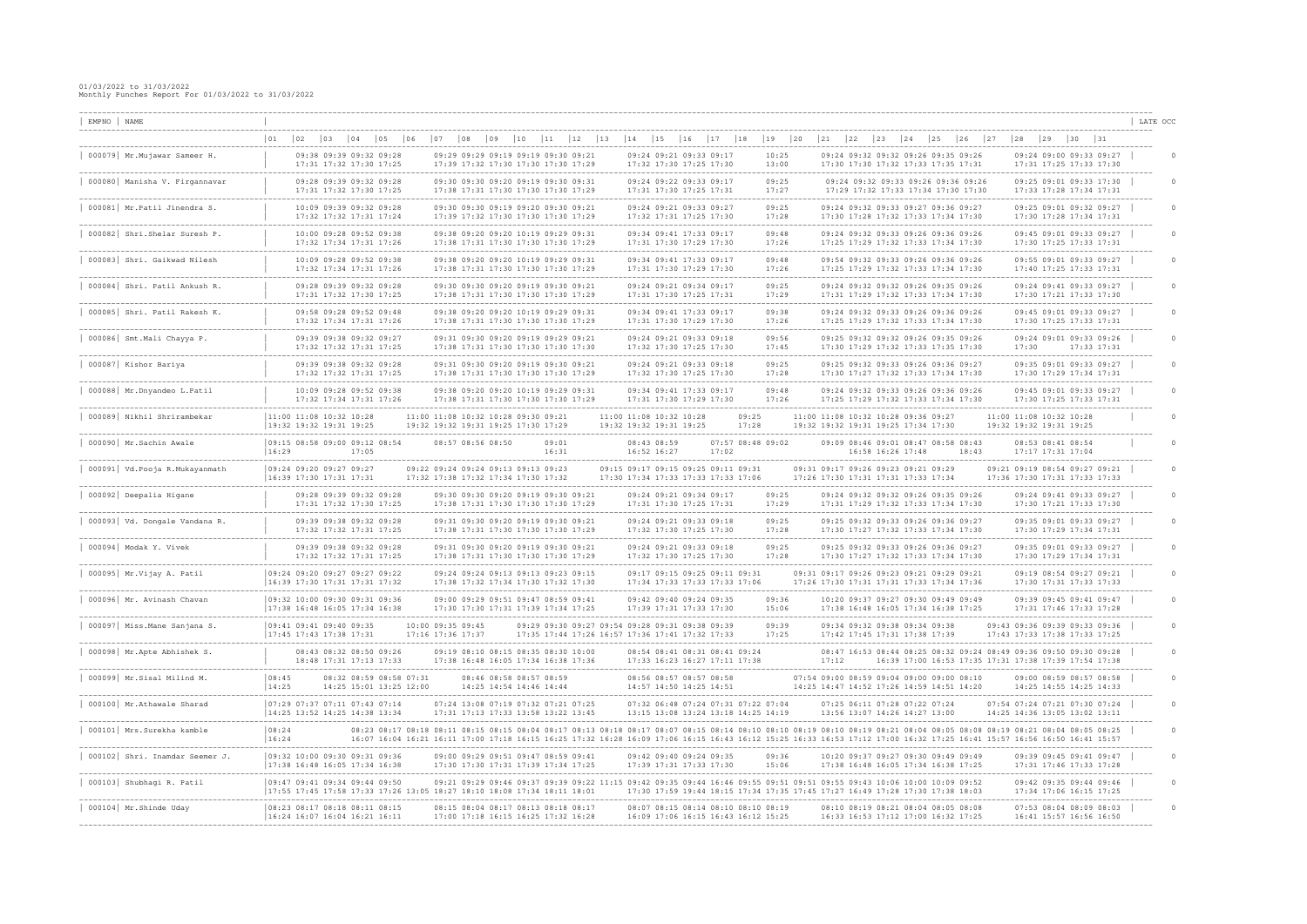| EMPNO   NAME                                               |                                                                                                                                                                                                                |              |                                                                |                                                                            |                                                                                                                            |              |                         |    |                         |            |             |             |    |                                                                                                                                        |      |                                                                                                                                                                |                                                                                                    |               |              |                                                                                                               |              |    |                                                                                                                                                    |       |              |                         |                                                            | LATE OCC                             |  |
|------------------------------------------------------------|----------------------------------------------------------------------------------------------------------------------------------------------------------------------------------------------------------------|--------------|----------------------------------------------------------------|----------------------------------------------------------------------------|----------------------------------------------------------------------------------------------------------------------------|--------------|-------------------------|----|-------------------------|------------|-------------|-------------|----|----------------------------------------------------------------------------------------------------------------------------------------|------|----------------------------------------------------------------------------------------------------------------------------------------------------------------|----------------------------------------------------------------------------------------------------|---------------|--------------|---------------------------------------------------------------------------------------------------------------|--------------|----|----------------------------------------------------------------------------------------------------------------------------------------------------|-------|--------------|-------------------------|------------------------------------------------------------|--------------------------------------|--|
| -------------------------                                  | 02<br> 01<br>$ 03\rangle$                                                                                                                                                                                      | $ 04\rangle$ | $ 05\rangle$<br>$ 06\rangle$                                   | $ 07\rangle$                                                               | $\begin{array}{c} 0 & 8 \end{array}$                                                                                       | $ 09\rangle$ | 10                      | 11 | 12                      | $\vert$ 13 | 14          | 15          | 16 | $\vert$ 17                                                                                                                             | $18$ | 19                                                                                                                                                             | 20                                                                                                 | $ 21 $ $ 22 $ | $ 23\rangle$ | 24                                                                                                            | $ 25\rangle$ | 26 | 27                                                                                                                                                 | 28    | $ 29\rangle$ | $ 30 $ $ 31 $           |                                                            |                                      |  |
| 000105 Varsha londhe                                       | 07:46 07:40 07:38 07:40 07:39 07:40 07:35<br>$12:08$ 13:05 13:38 14:45 14:39 13:37 14:25                                                                                                                       |              |                                                                |                                                                            |                                                                                                                            |              |                         |    |                         |            |             |             |    | 08:52 09:05 07:57 07:56 09:16 08:21 08:03 07:51 07:48 09:15<br>14:25 15:01 14:31 15:12 15:02 15:53 14:29 15:12 15:02 15:53             |      |                                                                                                                                                                |                                                                                                    |               |              |                                                                                                               |              |    | 06:18 08:05 07:37 07:25 07:23 07:26 07:36 07:29 07:43 08:58 08:53<br>13:08 17:30 17:28 17:32 17:33 13:20 14:26 12:59 12:58 13:00 13:28             |       |              |                         |                                                            |                                      |  |
| 000106 Mr.Vandana Rokade                                   | 09:47 09:25 09:22 09:25 09:34<br>17:25 17:25 17:53 17:45 17:42                                                                                                                                                 |              |                                                                |                                                                            | 09:24 09:15 09:18 09:25 09:17 09:13<br>18:02 17:36 17:46 17:25 17:44 17:34                                                 |              |                         |    |                         |            |             |             |    |                                                                                                                                        |      | 09:09 09:21 09:21 09:28 09:42 09:14 10:49 17:42 09:17 09:18 09:22 09:11 09:14 09:24 09:07 09:14 09:21 09:21<br>17:40 17:49 17:32 17:35 17:06 17:23 17:35       |                                                                                                    |               |              |                                                                                                               |              |    | 17:32 17:31 17:37 17:49 17:46 16:55 17:30 17:39 17:41 17:50                                                                                        |       |              |                         |                                                            |                                      |  |
| 000107 Rajendra Chavan                                     | 09:47 09:41 09:34 09:44 09:50<br>$15:36$ 17:32 17:33 17:31 17:25                                                                                                                                               |              | -------------------------                                      |                                                                            | 09:21 09:29 09:46 09:37 09:39 09:22 11:15 09:42 09:35 09:44<br>17:34 17:32 17:35 17:28 17:34 17:33 17:22 17:34 17:59 17:31 |              |                         |    |                         |            |             |             |    |                                                                                                                                        |      | 10:01 09:50<br>17:25 13:56                                                                                                                                     |                                                                                                    |               |              | 09:55 09:53 10:10 10:15 10:06 10:10<br>17:05 17:10 17:41 17:31 17:30 16:14                                    |              |    |                                                                                                                                                    |       |              | 17:36 17:46 17:31 17:28 | 10:02 10:11 09:59 10:09                                    |                                      |  |
| 000108 Chougule Suhas                                      | 09:47 09:25 09:22 09:25 09:34<br>17:25 17:25 17:53 17:45 17:42                                                                                                                                                 |              |                                                                |                                                                            | 09:24 09:15 09:18 09:25 09:17 09:13<br>18:02 17:36 17:46 17:25 17:44 17:34                                                 |              |                         |    |                         |            |             |             |    |                                                                                                                                        |      | 09:09 09:21 09:21 09:28 09:42 09:14 10:49 17:42 09:17 09:18 09:22 09:11 09:14 09:24 09:07 09:14 09:21 09:21<br>17:40 17:49 17:32 17:35 17:06 17:23 17:35       |                                                                                                    |               |              |                                                                                                               |              |    | 17:32 17:31 17:37 17:49 17:46 16:55 17:30 17:39 17:41 17:50                                                                                        |       |              |                         |                                                            |                                      |  |
| 000109 Mr. Nagesh Make                                     | 09:18 08:08 08:15 08:03 08:09<br>$17:25$ 17:25 17:53 17:45 17:42                                                                                                                                               |              |                                                                | 08:02                                                                      | 18:02 17:36 17:46 17:25 17:44 17:34                                                                                        |              |                         |    | 08:32 08:17 08:28 08:16 |            |             |             |    | 08:57 08:21 08:19 08:14                                                                                                                |      | 08:13<br>17:40 17:49 17:32 17:35 17:06 17:23                                                                                                                   |                                                                                                    |               |              | 08:16 08:06 08:06 08:13 08:21 08:09<br>17:35 17:32 17:31 17:37 17:49 17:46<br>---------------------           |              |    |                                                                                                                                                    |       |              | 17:30 17:39 17:41 17:50 | 08:05 08:02 08:14 07:59                                    |                                      |  |
| 000110 Chougule Suhus                                      | $11:57$ 09:29 09:39 09:32 09:27                                                                                                                                                                                |              | 17:31 17:32 17:30 17:27                                        |                                                                            | 09:30 09:30 09:20 09:19 09:29 09:21<br>19:07 18:46 19:02 18:05 18:37 17:29                                                 |              | ----------------------- |    |                         |            |             |             |    | 09:24 09:21 09:57 09:17<br>18:00 18:44 17:56 18:54                                                                                     |      | 09:28<br>17:18                                                                                                                                                 |                                                                                                    |               |              | 09:24 09:32 09:32 09:26 09:35 09:26<br>19:02 19:06 17:32 19:28 19:11 17:30                                    |              |    |                                                                                                                                                    |       | 17:30        | 17:33 17:31             | 09:25 09:01 09:33 09:27                                    |                                      |  |
| 000111   Kum. Shikalgar Meena R.<br>---------------------- | .                                                                                                                                                                                                              |              | 09:29 09:38 09:31 09:27<br>17:32 17:33 17:31 17:55             |                                                                            | 09:31 09:30 09:20 09:19 09:29 09:21<br>17:38 17:31 17:30 17:30 17:30 17:30                                                 |              |                         |    |                         |            |             |             |    | 09:24 09:21 09:33 09:18<br>17:32 17:30 17:25 17:30                                                                                     |      | 09:25<br>17:29<br>-------                                                                                                                                      |                                                                                                    |               |              | 09:24 09:32 09:33 09:26 09:36 09:26<br>17:30 17:28 17:32 17:33 17:34 17:30<br>------------------------------  |              |    |                                                                                                                                                    | 17:30 |              |                         | 09:25 09:01 09:33 09:27<br>17:31                           |                                      |  |
| $000112$ Dr. Patil M.S.                                    |                                                                                                                                                                                                                |              | 09:29 09:39 09:32 09:28<br>17:31 17:32 17:30 17:25             |                                                                            | 09:30 09:30 09:20 09:19 09:29 09:21<br>17:38 17:31 17:30 17:30 17:30 17:29                                                 |              |                         |    |                         |            |             |             |    | 09:24 09:21 09:33 09:17<br>17:31 17:30 17:26 17:31                                                                                     |      | 09:26<br>17:25<br>--------                                                                                                                                     |                                                                                                    |               |              | 09:24 09:32 09:33 09:26 09:36 09:26<br>17:32 17:33 17:34 17:30 17:25 17:30                                    |              |    |                                                                                                                                                    |       |              | 17:33 17:30 17:26 17:26 | 09:24 09:01 09:33 09:27                                    | -------------------------------      |  |
| 000113 Shri. Kadam Tanaji. A.                              |                                                                                                                                                                                                                |              | 09:38 09:39 09:32 09:48<br>17:31 17:32 17:30 17:39             |                                                                            | 09:40 09:30 09:20 09:19 09:30 09:21<br>17:38 17:31 17:30 17:30 17:30 17:29                                                 |              |                         |    |                         |            |             |             |    | 09:24 09:21 09:43 09:18<br>17:31 17:30 17:25 17:30                                                                                     |      | 09:22<br>17:29                                                                                                                                                 |                                                                                                    |               |              | 09:24 09:32 09:33 09:26 09:36 09:26<br>17:30 17:29 17:32 17:33 17:34 17:30<br>------------------------------- |              |    |                                                                                                                                                    |       |              | 17:30 17:28 17:33 17:30 | 09:24 09:01 09:33 09:27                                    | ____________________________________ |  |
| 000114 Vd.Monali Nalawade<br>----------------              | 08:36 08:43 08:36<br>20:2020:1620:06                                                                                                                                                                           |              |                                                                | 08:58 08:52 08:43 08:08 08:44 08:43<br>20:17 19:59 20:25 20:05 20:14 20:23 |                                                                                                                            |              |                         |    |                         |            |             |             |    | 08:45 08:44 08:54 08:59 08:53 09:21<br>20:10 20:08 20:25 20:12 20:15 20:18                                                             |      |                                                                                                                                                                | 08:55 20:53 08:22 08:57 08:30 08:41<br>20:31 08:19 20:15 20:21 20:08 20:31                         |               |              |                                                                                                               |              |    | 08:59 09:01 08:19 08:14 08:14 08:25<br>20:19 20:07 20:14 20:24 20:00 20:00                                                                         |       |              |                         |                                                            |                                      |  |
| 000115 Abhay S. Kakade                                     |                                                                                                                                                                                                                |              | 09:29 09:38 09:32 09:38<br>17:32 17:32 17:31 17:25             |                                                                            | 09:31 09:30 09:20 09:19 09:30 09:21<br>17:38 17:31 17:30 17:30 17:30 17:29                                                 |              |                         |    |                         |            |             |             |    | 09:24 09:21 09:33 09:18<br>17:32 17:30 17:25 17:30                                                                                     |      | 09:29<br>17:29<br>--------                                                                                                                                     |                                                                                                    |               |              | 09:24 09:32 09:33 09:26 09:36 09:26<br>17:30 17:29 17:32 17:33 17:34 17:30                                    |              |    |                                                                                                                                                    |       |              | 17:30 17:28 17:33 17:30 | 09:25 09:01 09:33 09:27<br>------------------------------- |                                      |  |
| 000116 Mr.Shinde Janardhan G.                              |                                                                                                                                                                                                                |              | 09:29 09:39 09:32 09:28<br>17:32 17:32 17:31 17:25             |                                                                            | 09:30 09:30 09:19 09:20 09:30 09:21<br>17:39 17:31 17:30 17:30 17:30 17:29                                                 |              |                         |    |                         |            |             |             |    | 09:24 09:21 09:53 09:17<br>17:32 17:31 17:25 17:30                                                                                     |      | 09:25<br>17:25                                                                                                                                                 |                                                                                                    |               |              | 09:24 09:32 09:33 09:26 09:36 09:26<br>17:30 17:28 17:32 17:33 17:34 17:30                                    |              |    |                                                                                                                                                    |       | 17:30        | 17:34 17:31             | 09:25 09:21 09:33 09:27                                    |                                      |  |
| 000117 Hosakati Anita                                      |                                                                                                                                                                                                                |              |                                                                |                                                                            |                                                                                                                            |              |                         |    |                         |            |             |             |    |                                                                                                                                        |      |                                                                                                                                                                |                                                                                                    |               |              | ----------------------                                                                                        |              |    |                                                                                                                                                    |       |              |                         |                                                            |                                      |  |
| 000118 Madhura Todkar                                      | 08:23 08:17 08:18 08:11 08:15<br>$14:10$ 17:54 17:55 18:08 15:08                                                                                                                                               |              |                                                                |                                                                            | 08:15 08:04 08:17 08:13 08:18 08:17<br>15:18 14:48 15:01 15:09 14:58 14:56                                                 |              |                         |    |                         |            |             |             |    |                                                                                                                                        |      | 08:07 08:15 08:14 08:10 08:10 08:19<br>15:00 14:58 15:20 14:52 14:35 14:47                                                                                     |                                                                                                    |               |              | 08:10 08:19 08:21 08:04 08:05 08:08<br>14:20 15:02 15:05 15:13 15:28 14:58                                    |              |    |                                                                                                                                                    |       |              | 08:43 08:36 20:25 20:05 | 20:25 20:05 20:14 20:23                                    | --------------------------------     |  |
| 000119 Mr. Awale Yallappa Y.                               |                                                                                                                                                                                                                |              | 09:09 09:38 09:31 09:27<br>17:32 17:33 17:31 17:52             |                                                                            | 09:31 09:30 09:20 09:20 09:30 09:21<br>17:39 17:31 17:30 17:30 17:30 17:29                                                 |              |                         |    |                         |            |             |             |    | 09:24 09:21 09:33 09:17<br>17:32 17:31 17:25 17:30                                                                                     |      | 09:24<br>17:25                                                                                                                                                 |                                                                                                    |               |              | 09:24 09:32 09:32 09:26 09:35 09:26<br>17:30 17:30 17:32 17:33 17:35 17:30                                    |              |    |                                                                                                                                                    |       |              | 17:30 17:25 17:33 17:31 | 09:24 09:01 09:33 09:26<br>------------------------        |                                      |  |
| 000120 Dattatray Kolape                                    |                                                                                                                                                                                                                |              | 09:25 09:39 09:32 09:28<br>17:31 17:32 17:30 17:25             |                                                                            | 09:30 09:30 09:30 09:20 09:30 09:21<br>17:39 17:32 17:25 17:30 17:30 17:29                                                 |              |                         |    |                         |            |             |             |    | 09:34 09:21 09:33 09:17<br>17:32 17:30 17:25 17:30                                                                                     |      | 09:25<br>17:26<br>--------                                                                                                                                     |                                                                                                    |               |              | 09:24 09:32 09:33 09:26 09:36 09:27<br>17:29 17:32 17:33 17:34 17:30 17:30                                    |              |    |                                                                                                                                                    |       |              | 17:34 17:31 17:25 17:20 | 09:25 09:01 09:33 09:27                                    | ---------------------------------    |  |
| 000121 Mr. Ramankatte Subhodh.s                            |                                                                                                                                                                                                                |              | 09:29 09:38 09:31 09:27<br>17:32 17:33 17:31 17:25             |                                                                            | 09:31 09:30 09:20 09:19 09:29 09:21<br>17:38 17:31 17:30 17:31 17:30 17:30                                                 |              |                         |    |                         |            |             |             |    | 09:24 09:21 09:33 09:18<br>17:32 17:30 17:25 17:30                                                                                     |      | 09:25<br>17:25                                                                                                                                                 |                                                                                                    |               |              | 09:24 09:32 09:33 09:26 09:36 07:30<br>17:30 17:28 17:32 17:33 17:34 17:25                                    |              |    |                                                                                                                                                    |       |              | 17:30 17:25 17:34 17:31 | 09:25 09:21 09:33 09:27                                    |                                      |  |
| 000122 Amol R Kumbha:                                      | 10:30 09:35 09:37 09:34 10:00 10:24 10:02 09:21 09:19 09:08 09:24 09:31 10:49 09:37 09:45 09:52 09:35<br>16:39 17:46 17:25 17:56 17:36 17:03 17:26 17:35 17:46 17:43 17:44 17:25 16:41 17:34 17:43 17:36 17:33 |              |                                                                |                                                                            |                                                                                                                            |              |                         |    |                         |            |             |             |    |                                                                                                                                        |      |                                                                                                                                                                |                                                                                                    |               |              | 09:41 09:37 09:47 09:42 09:28 09:49<br>17:38 17:31 17:35 17:49 18:45 16:14                                    |              |    |                                                                                                                                                    |       |              | 17:34 17:48 17:54 17:33 | 09:56 09:55 09:20 09:43                                    |                                      |  |
| 000123 Mr. Sachin More                                     | 09:25 09:40 09:31 07:28 09:36<br> 17:25 17:25 17:31 17:25 17:25                                                                                                                                                |              |                                                                |                                                                            | 09:48 09:37 09:30 09:52 09:44 09:43<br>17:30 17:30 17:31 17:40 17:35 17:29                                                 |              |                         |    |                         |            | 17:40 17:34 | 09:35 09:45 |    |                                                                                                                                        |      | 09:41 09:50 10:00<br>17:30 17:07 17:26                                                                                                                         |                                                                                                    |               |              | 09:53 09:58 09:53 10:05 17:33 09:52<br>17:31 17:31 17:32 17:33                                                |              |    | 17:03                                                                                                                                              |       |              | 17:46 17:32 17:39       | 09:55 09:45 09:40                                          |                                      |  |
| 000124 Mrs. Swati Tewade                                   |                                                                                                                                                                                                                |              | 08:18 08:08 08:15 08:03 08:09<br>14:10 14:04 14:05 14:08 15:08 |                                                                            |                                                                                                                            |              |                         |    |                         |            |             |             |    | 09:18 08:08 08:15 08:03 08:09 08:12 08:01 08:09 08:11 08:00 08:11<br>15:18 14:48 15:01 15:09 14:58 14:56 15:00 14:58 15:20 14:52 14:35 |      |                                                                                                                                                                |                                                                                                    |               |              |                                                                                                               |              |    | 08:18 13:40 09:18 08:08 09:18 08:08 08:15 08:15 08:09 09:00 08:03 13:35<br>14:47 14:20 15:02 15:05 15:13 15:28 09:26 17:25 15:20 14:52 14:35 14:47 |       |              |                         |                                                            |                                      |  |
| 000125 Navanath M. Kamble                                  | 09:47 09:41 09:34 09:44 09:50<br> 15:36 17:32 17:33 17:31 17:25                                                                                                                                                |              |                                                                |                                                                            | 09:21 09:29 09:46 09:37 09:39 09:22 11:15 09:42 09:35 09:44<br>17:34 17:32 17:35 17:28 17:34 17:33 17:22 17:34 17:59 17:31 |              |                         |    |                         |            |             |             |    |                                                                                                                                        |      | 10:01 09:50<br>17:25 13:56                                                                                                                                     |                                                                                                    |               |              | 09:55 09:53 10:10 10:15 10:06 10:10<br>17:05 17:10 17:41 17:31 17:30 16:14                                    |              |    |                                                                                                                                                    |       |              | 17:36 17:46 17:31 17:28 | 10:02 10:11 09:59 10:09                                    |                                      |  |
| 000126   Mahantes Basargi                                  | 08:57 09:24 09:28 09:26 09:16 09:24 09:13 09:12 09:17 09:10 09:11 09:17<br> 17:55 17:45 17:58 17:33 17:26 13:05 18:27 18:10 18:08 17:34 18:11 18:01                                                            |              |                                                                |                                                                            |                                                                                                                            |              |                         |    |                         |            |             |             |    |                                                                                                                                        |      | 09:39 09:24 09:19 09:25 09:30 09:27<br>17:30 17:59 19:44 18:15 15:52 13:48                                                                                     |                                                                                                    |               |              | 09:30 09:29 09:43 09:29 09:21 09:37                                                                           |              |    | 19:46 17:25 17:26 17:31 17:36 17:38 16:24 07:30 17:40 17:30 17:44                                                                                  |       |              |                         | 09:33 09:33 09:34 09:17                                    |                                      |  |
| 000127 Somnath S. Hullyai                                  | 09:30 08:05 08:51 07:19 07:50<br> 16:30 19:09 18:30 19:13 18:38                                                                                                                                                |              |                                                                |                                                                            | 08:13 08:49 09:05 07:30 08:30 08:35<br>18:24 17:30 17:41 17:58 17:44 14:11                                                 |              |                         |    |                         |            |             |             |    | 07:58 08:02 08:21 08:01<br>17:30 18:03 17:30 16:10                                                                                     |      |                                                                                                                                                                | 09:24 08:28 07:38 08:19 08:08 07:53 07:44 08:43<br>13:52 17:44 17:31 17:32 17:48 18:15 17:36 17:35 |               |              |                                                                                                               |              |    |                                                                                                                                                    |       | 17:44        | 17:31 18:01             | 08:11 08:00 09:02 07:03                                    |                                      |  |
| 000128 Aniket S. Ghatage                                   | 08:35 08:34 08:30 08:26 08:35 08:21 08:35<br> 20:24 20:03 20:20 20:17 20:15 20:08 20:25                                                                                                                        |              |                                                                |                                                                            |                                                                                                                            |              |                         |    |                         |            |             |             |    |                                                                                                                                        |      | 13:18 13:21 13:26 13:25 13:24 13:37 08:36 08:32 08:36 08:54 08:13 08:08 08:45<br>20:25 20:01 20:25 20:00 20:13 20:25 20:13 20:11 20:11 20:08 20:11 20:12 13:25 |                                                                                                    |               |              |                                                                                                               |              |    | 08:07 13:23 13:15 13:18 08:49 08:16 08:17 08:34 08:19<br>20:25 20:54 20:35 20:25 20:20 20:00                                                       |       |              |                         | 20:17 20:04 20:11                                          |                                      |  |
| 000129 Digvijay R. Londhe                                  | 09:30 08:05 08:51 07:19 07:50<br>$16:30$ 19:09 18:30 19:13 18:38                                                                                                                                               |              |                                                                |                                                                            | 08:13 08:49 09:05 07:30 08:30 08:35<br>18:24 17:30 17:41 17:58 17:44 14:11                                                 |              |                         |    |                         |            |             |             |    | 07:58 08:02 08:21 08:01<br>17:30 18:03 17:30 16:10                                                                                     |      |                                                                                                                                                                | 09:24 08:28 07:38 08:19 08:08 07:53 07:44 08:43<br>13:52 17:44 17:31 17:32 17:48 18:15 17:36 17:35 |               |              |                                                                                                               |              |    |                                                                                                                                                    |       | 17:44        | 17:31 18:01             | 08:11 08:00 09:02 07:03                                    |                                      |  |
| 000130 Gulab Kadari                                        | 09:47<br>15:36                                                                                                                                                                                                 |              | 09:44 09:50<br>17:31 17:25                                     |                                                                            | 09:21 09:29 09:46 09:37 09:39 09:22 11:15 09:42 09:35 09:44<br>17:34 17:32 17:35 17:28 17:34 17:33 17:22 17:34 17:59 17:31 |              |                         |    |                         |            |             |             |    |                                                                                                                                        |      | 10:01 09:50<br>17:25 13:56                                                                                                                                     |                                                                                                    |               |              | 09:55 09:53 10:10 10:15 10:06 10:10<br>17:05 17:10 17:41 17:31 17:30 16:14                                    |              |    |                                                                                                                                                    |       |              | 17:36 17:46 17:31 17:28 | 10:02 10:11 09:59 10:09                                    |                                      |  |